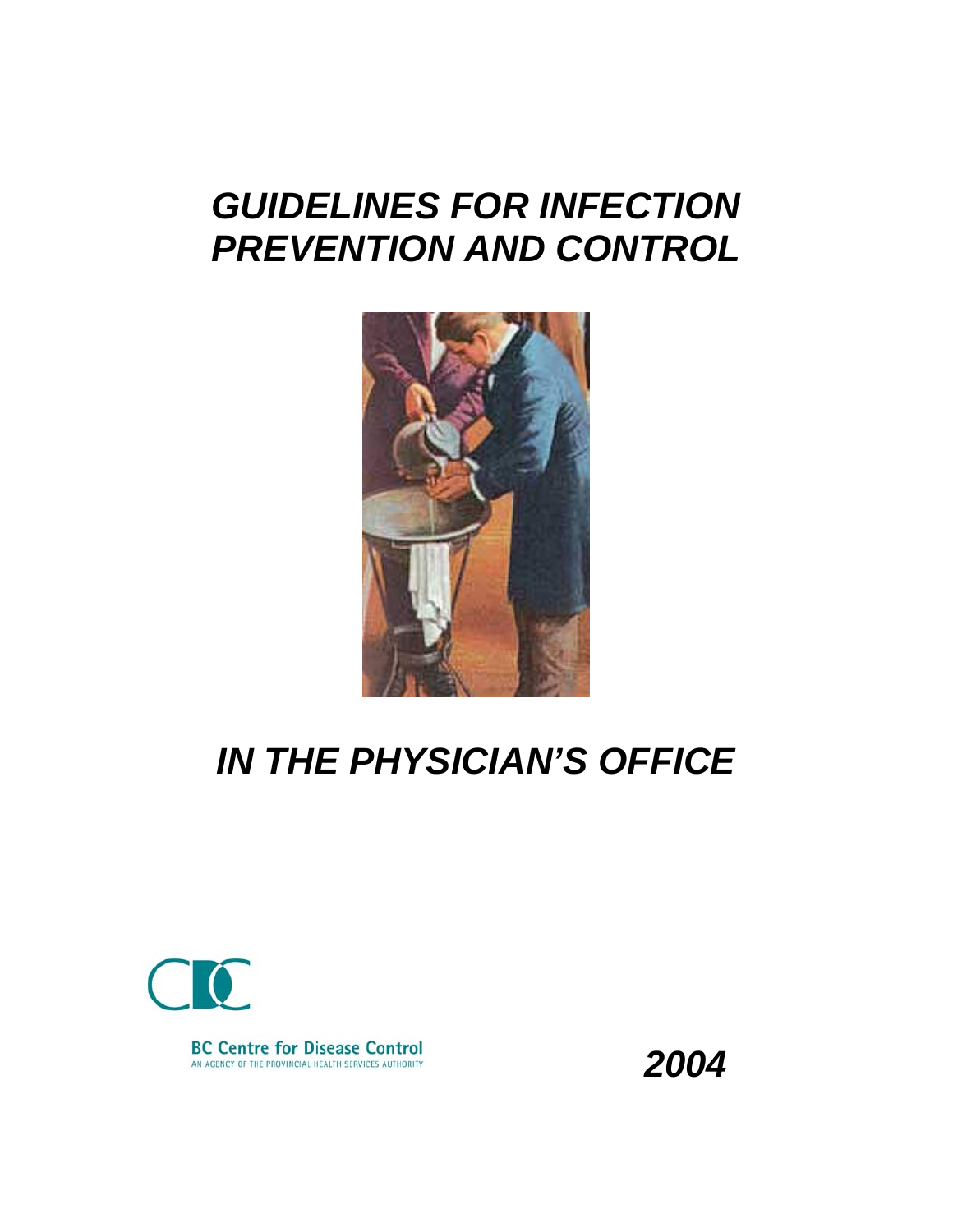# **TABLE OF CONTENTS**

| <b>Executive Summary</b>                                                  | 3  |
|---------------------------------------------------------------------------|----|
| 1.<br>Introduction                                                        | 5  |
| <b>Reviewing Organizations</b><br>2.                                      | 6  |
| 3. Routine Infection Control Practices                                    | 7  |
| Handwashing                                                               |    |
| <b>Gloves</b>                                                             |    |
| <b>Facial Protection</b>                                                  |    |
| Gowns                                                                     |    |
| 4. Transmission Based Precautions                                         | 12 |
| <b>Airborne Transmission Precautions</b>                                  |    |
| <b>Droplet Precautions</b>                                                |    |
| <b>Contact Precautions</b>                                                |    |
| <b>Antibiotic Resistant Organisms</b>                                     |    |
| 5. Patient Care Equipment                                                 | 15 |
| <b>Environmental Control</b><br>6.                                        | 16 |
| <b>Office Design</b>                                                      |    |
| <b>Sinks</b>                                                              |    |
| <b>Waiting Areas</b>                                                      |    |
| <b>Examination Rooms</b>                                                  |    |
| <b>Rest Rooms</b>                                                         |    |
| <b>Personal and Diagnostic Equipment</b>                                  |    |
| 7. Sterilization, Disinfection and Antisepsis                             | 19 |
| <b>General Principles</b>                                                 |    |
| <b>Sterilization</b>                                                      |    |
| <b>High-level Disinfection</b>                                            |    |
| <b>Intermediate-level Disinfection</b>                                    |    |
| <b>Low-level Disinfection</b>                                             |    |
| <b>Antiseptics</b>                                                        |    |
| 8. General Housekeeping                                                   | 22 |
| 9. Waste disposal                                                         | 22 |
| 10. Occupational Health                                                   | 24 |
| <b>Work Restrictions for Health Care Providers</b>                        |    |
| <b>Tuberculosis Screening</b>                                             |    |
| <b>Health Care Provider Immunization</b>                                  |    |
| <b>Blood and Body Fluid Exposure</b>                                      |    |
| 11. Acknowledgments                                                       | 26 |
| 12. References                                                            | 27 |
| <b>Appendices</b>                                                         | 28 |
|                                                                           |    |
| <b>Microorganism Transmission Routes and Precautionary Measures</b><br>1) |    |
| <b>Sample Triage Questionnaire</b><br>2)                                  |    |

- **3) Cleaning and Disinfection of Patient Care Equipment**
- **4) Spaulding's Classification of Medical Equipment (modified)**
- **5) Disinfectant Use, Advantages and Disadvantages**
- **6) Work Restriction Policies for Health Care Providers**
- **7) Suggested Immunizations for Health Care Providers**
- **8) Blood and Body Fluid Exposure Protocol**
- **9) Resources**
- **10) Glossary of Terms**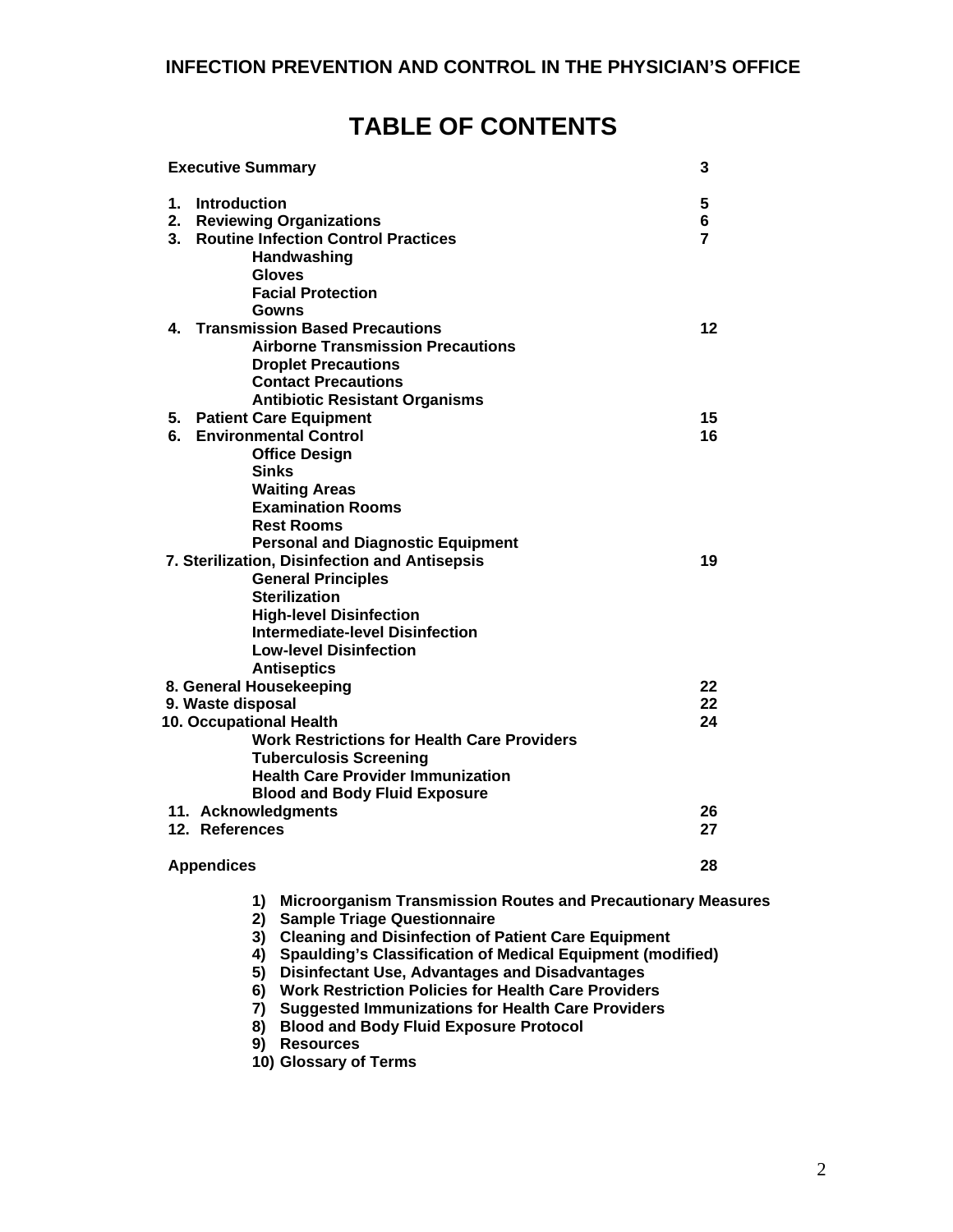# **EXECUTIVE SUMMARY**

Over the last 10 years several new viral pathogens have appeared in human populations both here in BC and abroad (Avian Influenza H5N1 and SARS-CoV). We have also seen the re-emergence of other well known infectious diseases such as measles and TB. *It is time to reassess our current practice patterns and commit to a 'NEW STANDARD' for infection prevention and control in the outpatient setting*† *.* 

# **Routine Infection Control Practices**

**Routine infection control practices are to be used** with **all patients, at all times**, regardless of presumed infectious status or diagnosis. Routine Infection Control Practices include:

- **The separation of infected, contagious patients including those with respiratory symptoms from uninfected patients.**
- **Hand cleaning should occur before and after every patient contact.** Wash hands with soap and warm water for 15 to 30 seconds. Waterless (alcoholbased) hand antiseptics are also effective. Soap and water should be used if hands are visibly soiled.
- **Gloves should be used as an additional measure, not as a substitute for hand washing.**
- **Personal Protective Equipment**, such as gowns, masks and eye protection should be **worn during patient care activities likely to generate splashes or sprays** of blood, body fluids, secretions or excretions.
- **Mouthpieces and resuscitation bags should be available** for performing CPR.
- **Safe handling and disposal of needles and other sharp devices.**
- **Appropriate sterilization and disinfection of reusable equipment and office surfaces (counters, furniture) must be routine.**

†Outpatient settings include, but are not limited to, ambulatory care clinics, physicians' offices, walk in clinics and community health centres.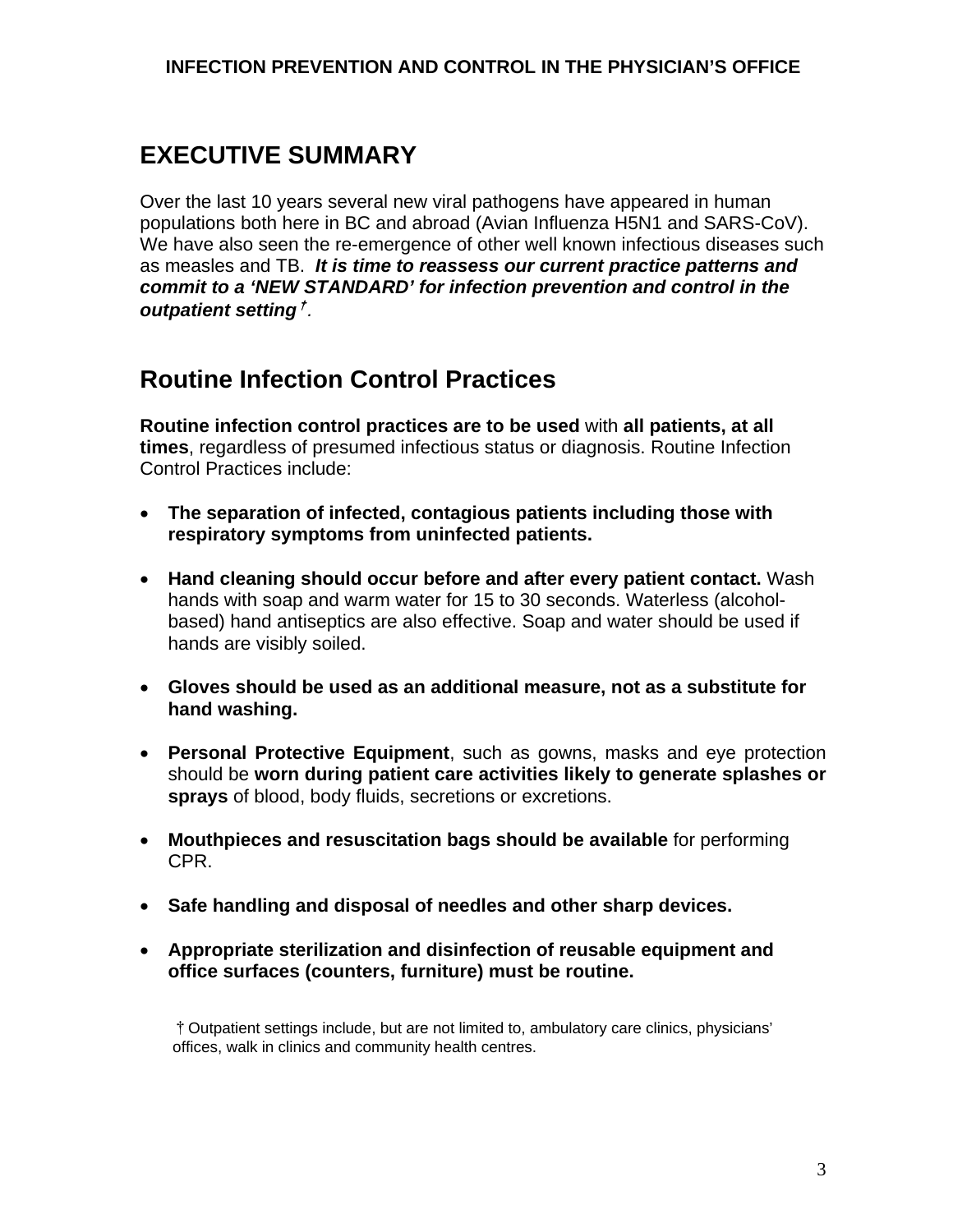# **Preventing Transmission**

**Preventing the transmission of infectious diseases spread by either airborne or droplet routes poses a significant challenge in the outpatient setting**. Special arrangements for patients with a suspected respiratory infection can reduce this risk. These include:

- **Screening patients** at the time the office visit is scheduled.
- Making efforts to see these patients at the **end of the day**.
- Quickly **triaging these patients out** of common waiting areas.
- **Closing the door of the examining room** and limiting access to the patient by visitors and staff members who are not immune to the suspected disease.

**Preventing the transmission of infectious diseases spread by direct contact such as antibiotic resistant organisms** (e.g. MRSA, VRE) **require special attention to decrease the likelihood of spread.** Patients may harbour resistant bacteria as part of their respiratory or gastrointestinal tract flora for an extended period. Precautions include:

- **Disinfecting surfaces and equipment** that have been in direct contact with the patients immediately after a visit.
- **Patients known to be carriers** of these organisms should have this **indicated in their medical record** in order to facilitate recognition on subsequent visits.

# **Occupational Health**

Patients and health care providers are at risk from persons who are either infected with or carriers of an infectious agent:

- **Written policies should exist regarding exclusion of health care providers** with contagious illness.
- **All health care providers should be screened for tuberculosis** on hiring an on exposure to an infectious patient. In practices where there is high rate of documented tuberculosis amongst patients screening should be done yearly.
- **A system for the rapid evaluation, first aid and referral for treatment for persons exposed to blood and body fluids (BBF) must be in place** as mandated by the WCB.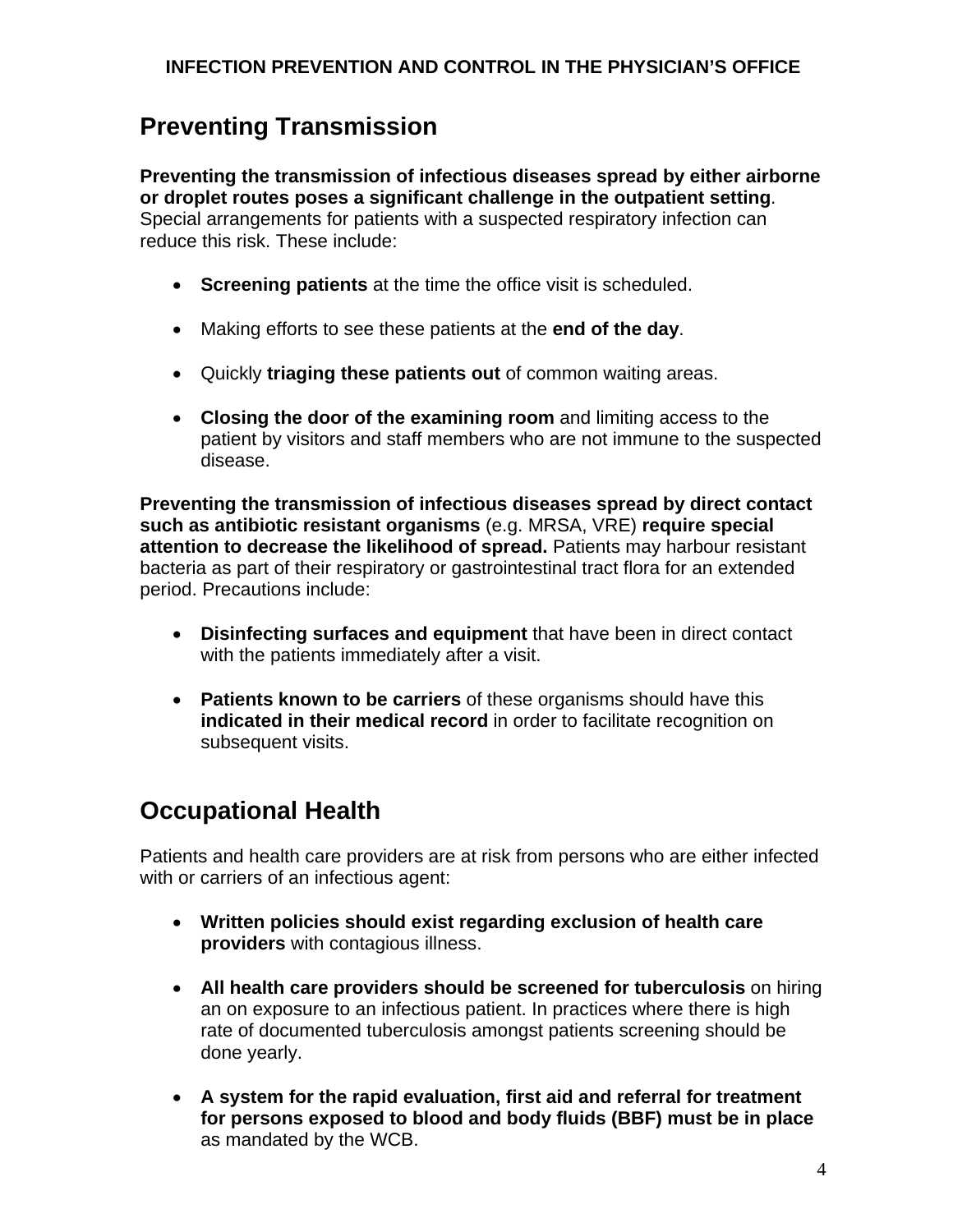# **1. INTRODUCTION**

Infection Prevention and Control is an integral part of medical practice in both the outpatient setting and in hospitals.

Education of all health care providers regarding the epidemiology and specific precautions pertaining to the prevention and control of infectious diseases should be carried out to ensure that personnel are educated appropriately and understand their responsibilities. Policies for infection control and prevention should be written, readily available, regularly updated and enforced.

In 1992, the College of Physicians and Surgeons of British Columbia published a booklet titled "The Prevention of Cross Infection in the Physician's Office". The booklet, authored by Dr. Douglas Drummond, was written in response to the noted inconsistency in sterilization techniques and infection control practices in medical offices. At the time this booklet was developed, it was unique since no comprehensive, easily accessed resource material was available. The booklet was distributed to all physicians in the province and has been adopted by a number of other provincial regulatory bodies across Canada.

Over the last 10 years several new viral pathogens have appeared in human populations both here in BC and abroad. We have also seen the re-emergence of other well known infectious diseases. It is time to reassess our current practice patterns and commit to a 'NEW STANDARD' for infection prevention and control in the outpatient setting.

The BC Centre for Disease Control, part of the Provincial Health Services Authority, as a province-wide resource provides leadership by assisting noninstitutionalized health care settings to set useful guidelines for Infection Prevention and Control. This current guideline is intended as a revision to Dr. Drummond's original document. In addition, Health Canada's "Routine Practices and Additional Precautions for Preventing the Transmission of Infection in Health Care"<sup>1</sup> can be readily applied for most patient encounters.

This guideline is designed to be used as a reference for health care providers and should be **easily accessible in the office**. A list of further suggested resources is included as Appendix 9.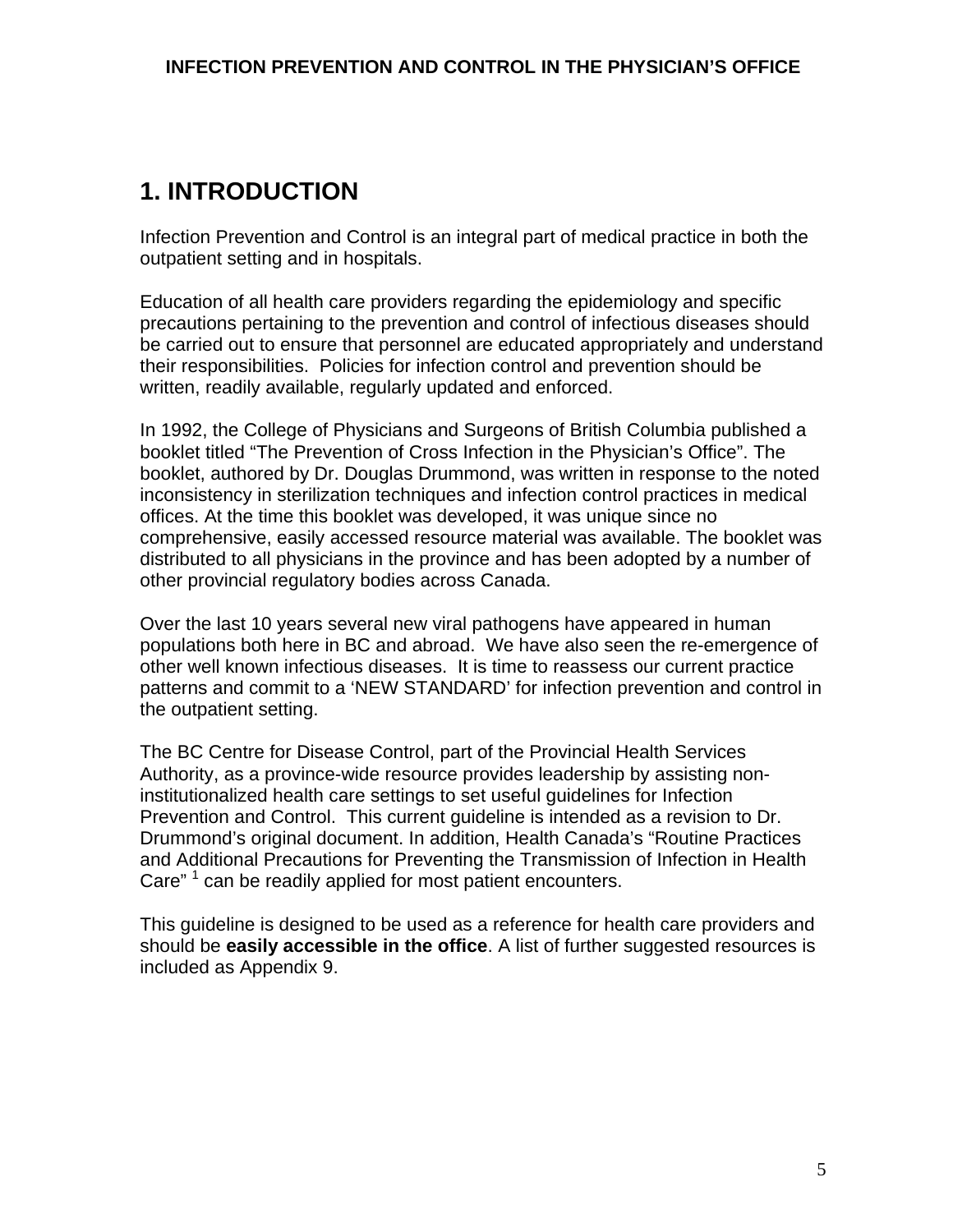This document was prepared by:

**Bruce Gamage BSN BSc RN CIC**, Infection Control Consultant, BCCDC Laboratory Services

With the assistance of:

**Dr. Trevor Corneil BA MD MHSc CCFP,** Community Medicine Resident, Department of Health Care and Epidemiology, & Clinical Associate Professor, Department of Family Practice, UBC Faculty of Medicine

# **2. REVIEWING ORGANIZATIONS**

This document has been reviewed by:

*BC Centre for Disease Control* 

*The British Columbia Emerging Infectious Disease Working Group* 

*BC Chapter of the Canadian Association of Medical Microbiologists* 

*BC Professionals in Infection Control* 

*BC Chapter of the Canadian College of Family Practitioners* 

*University of British Columbia Department of Family Practice* 

*The Office of the Provincial Health Officer* 

*BC College of Physicians and Surgeons* 

And in consultation with general practitioners in the community.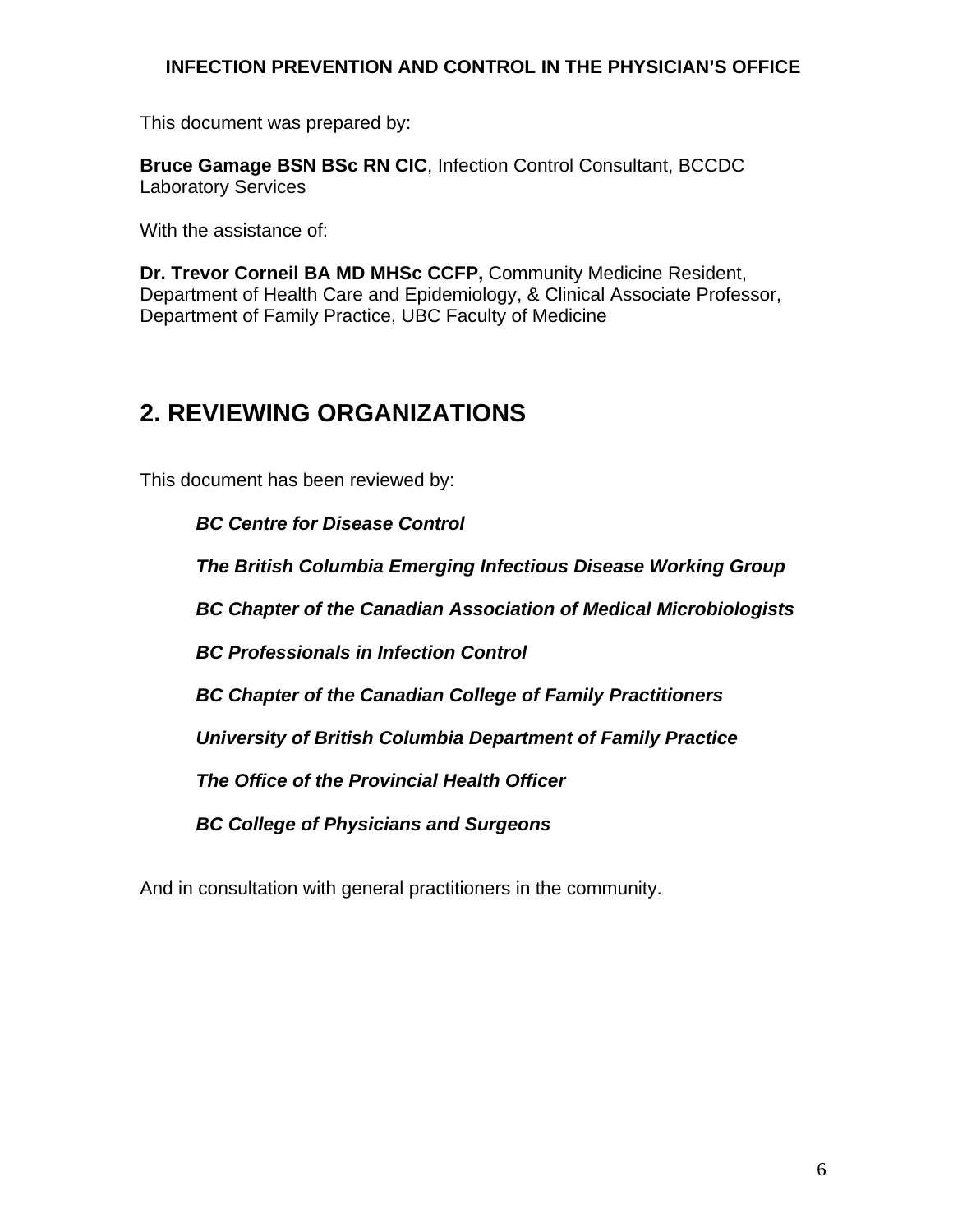# **3. ROUTINE INFECTION CONTROL PRACTICES**

- **Routine infection control practices are to be used** with **all patients, at all times**, regardless of presumed infectious status or diagnosis.
- Routine infection control practices refers to the routine use of hand washing and personal protective equipment (gloves, facial protection and gowns) to prevent exposure to blood and body fluids and control the transmission of communicable diseases.
- Routine practices apply to:
	- $\checkmark$  Blood,
	- $\checkmark$  All body fluids, secretions, and excretions regardless of whether they contain visible blood or not,
	- $\checkmark$  Non-intact skin and mucous membranes.
- **Education of health care providers regarding the epidemiology** and specific precautions pertaining to the prevention and control of infectious diseases should be carried out to ensure that personnel are educated appropriately and understand their responsibilities.

### **Hand Washing/Hand Antisepsis**

- **Hands must be cleaned:** 
	- $\checkmark$  When you arrive and before you leave work.
	- $\checkmark$  After any direct contact with a patient, before contact with the next patient (direct contact refers to hand contact with the patient's skin).
	- $\checkmark$  Before performing invasive procedures.
	- $\checkmark$  After contact with blood, body fluids, secretions and excretions and exudates from wounds.
	- $\checkmark$  After contact with potentially contaminated items.
	- $\checkmark$  Immediately after removing gloves and/or other barriers.
	- $\checkmark$  Between certain procedures on the same patient where soiling of hands is likely, to avoid cross-contamination of body sites.
	- $\checkmark$  Before preparing, handling, serving or eating food or smoking and whenever hands are visibly soiled.
	- $\checkmark$  After personal hygiene.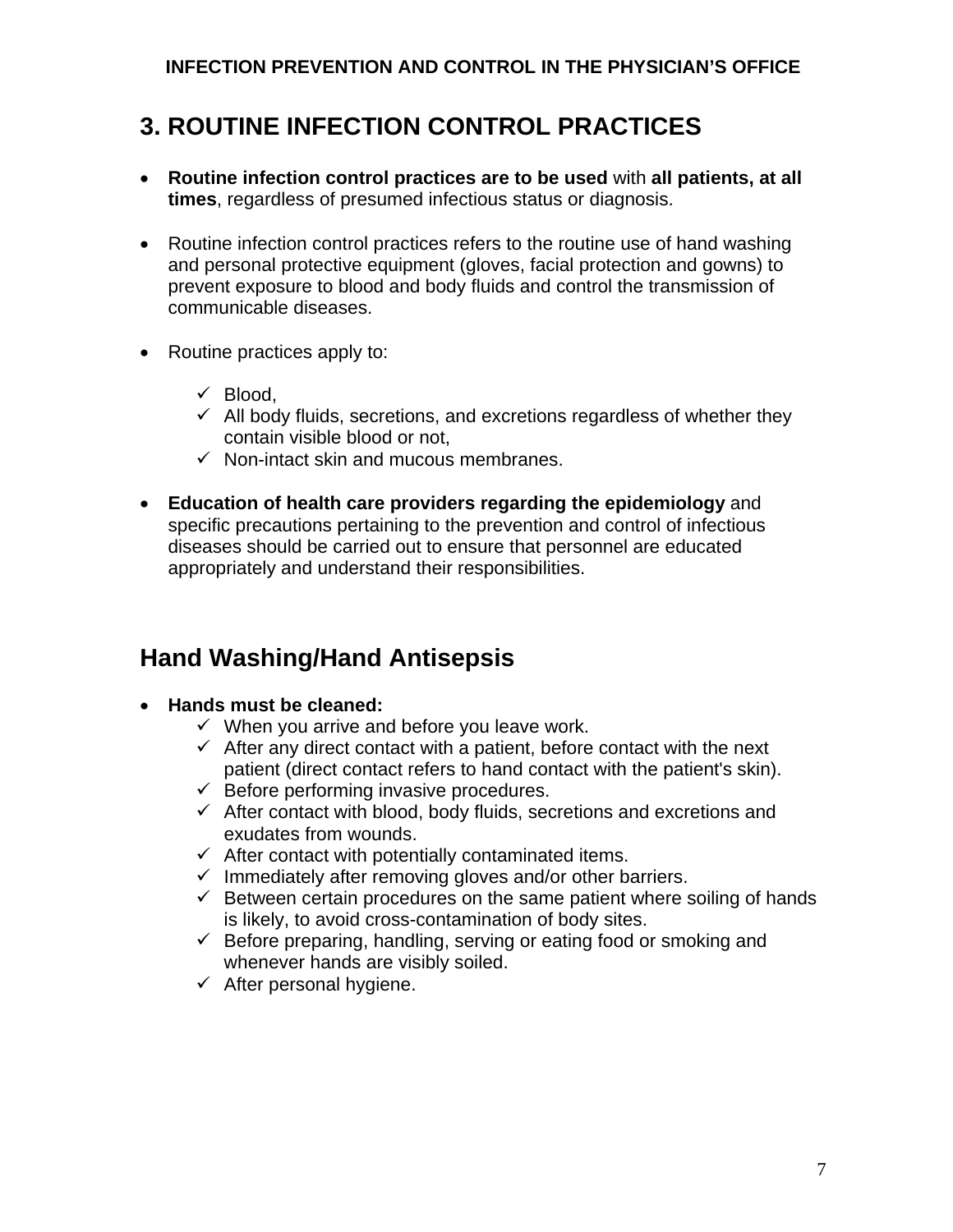- Plain soap may be used for routine hand washing. **Washing hands for 15 to 30 seconds with soap and warm running water, ensuring that all surfaces of the hands are cleaned, is considered a routine hand wash**. Use of a paper towel to turn off taps prevents recontamination of hands.
- **Alcohol-based hand antiseptics are effective in reducing hand contamination** and should be made available as an alternative to hand washing<sup>2</sup>. **They are especially useful when time for hand washing or access to sinks is limited.**
- Hands which are **visibly soiled should be washed** with soap and warm water.
- **A surgical scrub** with either antiseptic soap or an alcohol-based hand antiseptic is indicated before performing invasive procedures.
- **Hand washing sinks should be in sufficient numbers** and easily accessible.
- **Patients and family members should be reminded of the importance of proper hand hygiene**. Patients should be instructed to clean hands on entering a physician's office.

### **Gloves**

- **Gloves are not** a substitute for hand washing.
- Gloves are not required for routine patient care activities in which contact is limited to a patient's intact skin.
- Clean, non-sterile gloves should be worn:
	- $\checkmark$  For contact with blood, body fluids, secretions and excretions, mucous membranes, draining wounds or non-intact skin (e.g. open skin lesions or exudative rash).
	- $\checkmark$  For handling items visibly soiled with blood, body fluids, secretions or excretions
	- $\checkmark$  When the health care provider has open skin lesions on the hands (open lesions on the hands can pose a health risk to both patients and the health care provider).
- When indicated, gloves should be put on just before the task or procedure requiring gloves and removed immediately after use and before touching clean environmental surfaces.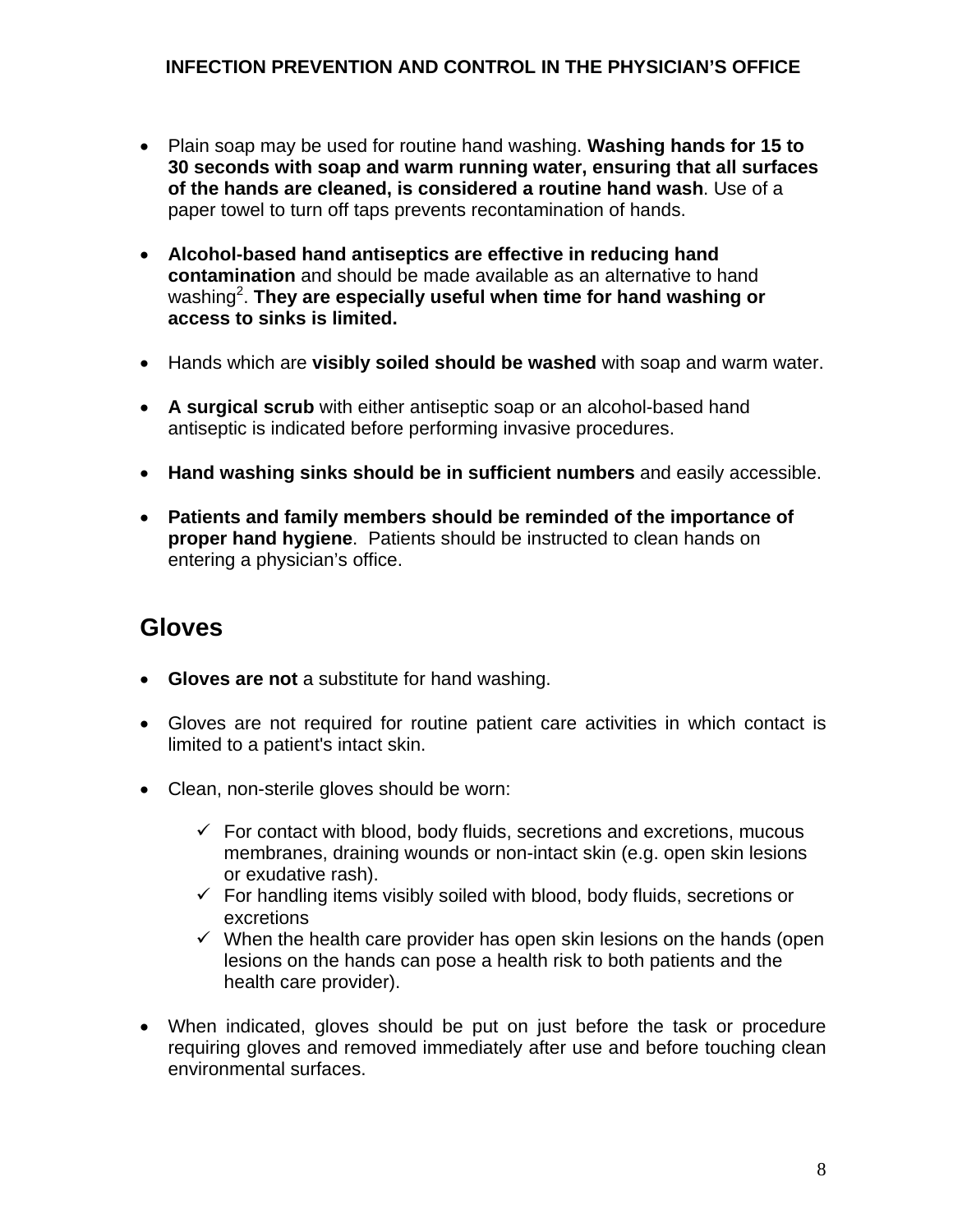- Gloves may need to be removed and changed between activities and procedures on the same patient if handling materials that may contain high concentrations of microorganisms (e.g. a dressing changes, ostomy care or examination of the oral cavity).
- Hands should be washed immediately after removing gloves.
- Single-use disposable gloves should not be reused or washed.

#### **Glove Use Guide:**

- $\triangleright$  Sterile (surgical gloves) are required for performing sterile procedures.
- $\triangleright$  Non-sterile disposable gloves are used for contact with non-intact skin, any body fluids, or mucous membranes. Canadian Standards Board approved gloves for medical procedures provide adequate protection from blood borne pathogens.
- $\triangleright$  Vinyl, latex or nitrile gloves all provide adequate protection and should be selected based on the procedure being performed and staff or patient latex sensitivity<sup>3</sup>.

### **Facial Protection**

• Masks and eye protection or face shields should be worn where appropriate to protect the mucous membranes of the eyes, nose and mouth during procedures and patient care activities likely to generate splashes or sprays of blood, body fluids, secretions or excretions.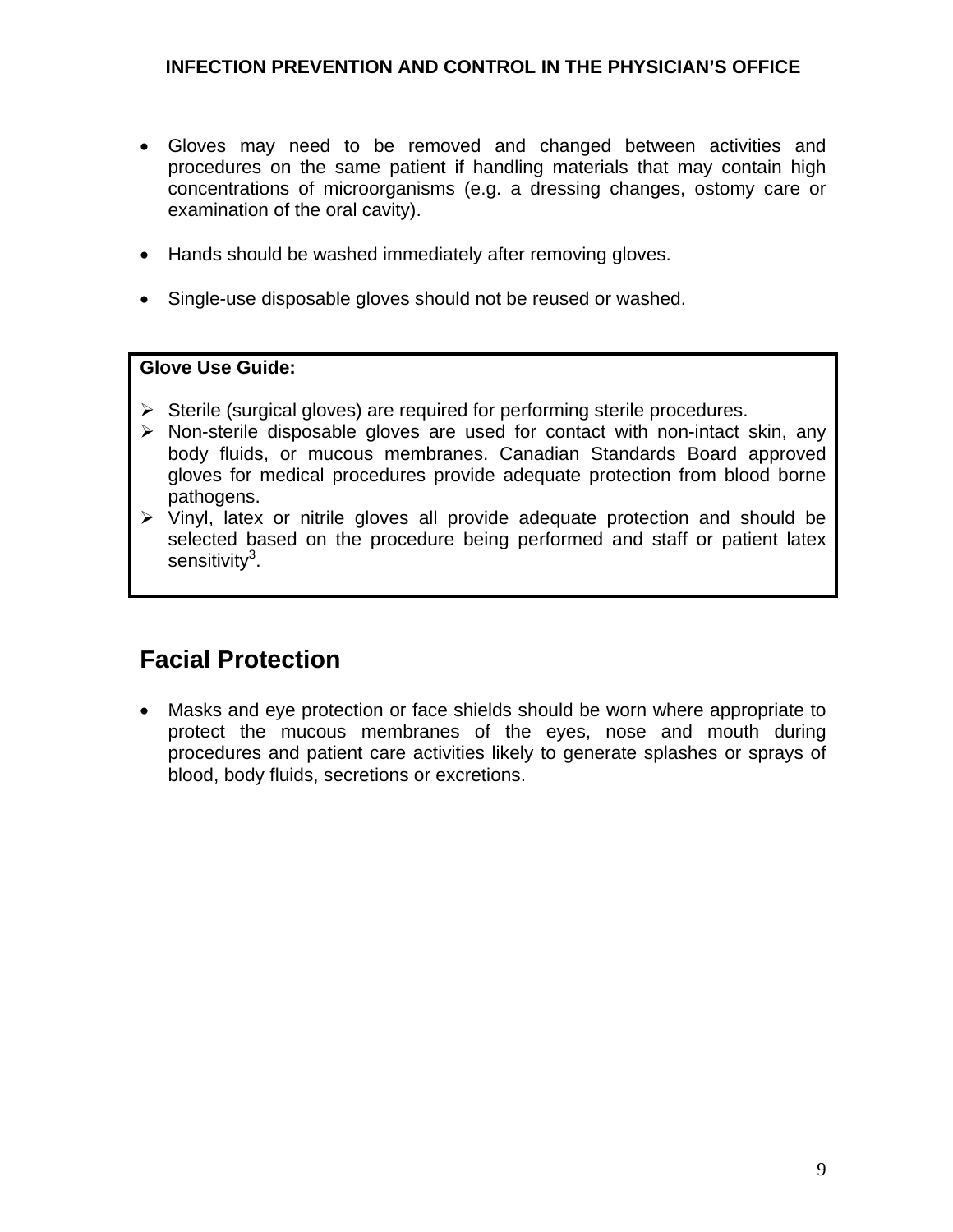#### **Facial Protection Use Guide:**

Masks type should be selected by intended use…

 $\triangleright$  A fluid resistant surgical or procedural mask should be worn to protect mucous membranes from splashes of body fluids.



¾ If protection is required from airborne or aerosolized pathogens then a NIOSH approved N95 respirator must be worn<sup>††</sup>. Masks that meet this standard will have this printed on them.



- $\triangleright$  Eye protection can be provided with safety glasses, goggles or face shields.
- $\triangleright$  In any situation that a mask is worn as a barrier against exposure to blood or body fluids, eye protection should be worn as well.



Eye protection should be cleaned if it has been contaminated with body fluids.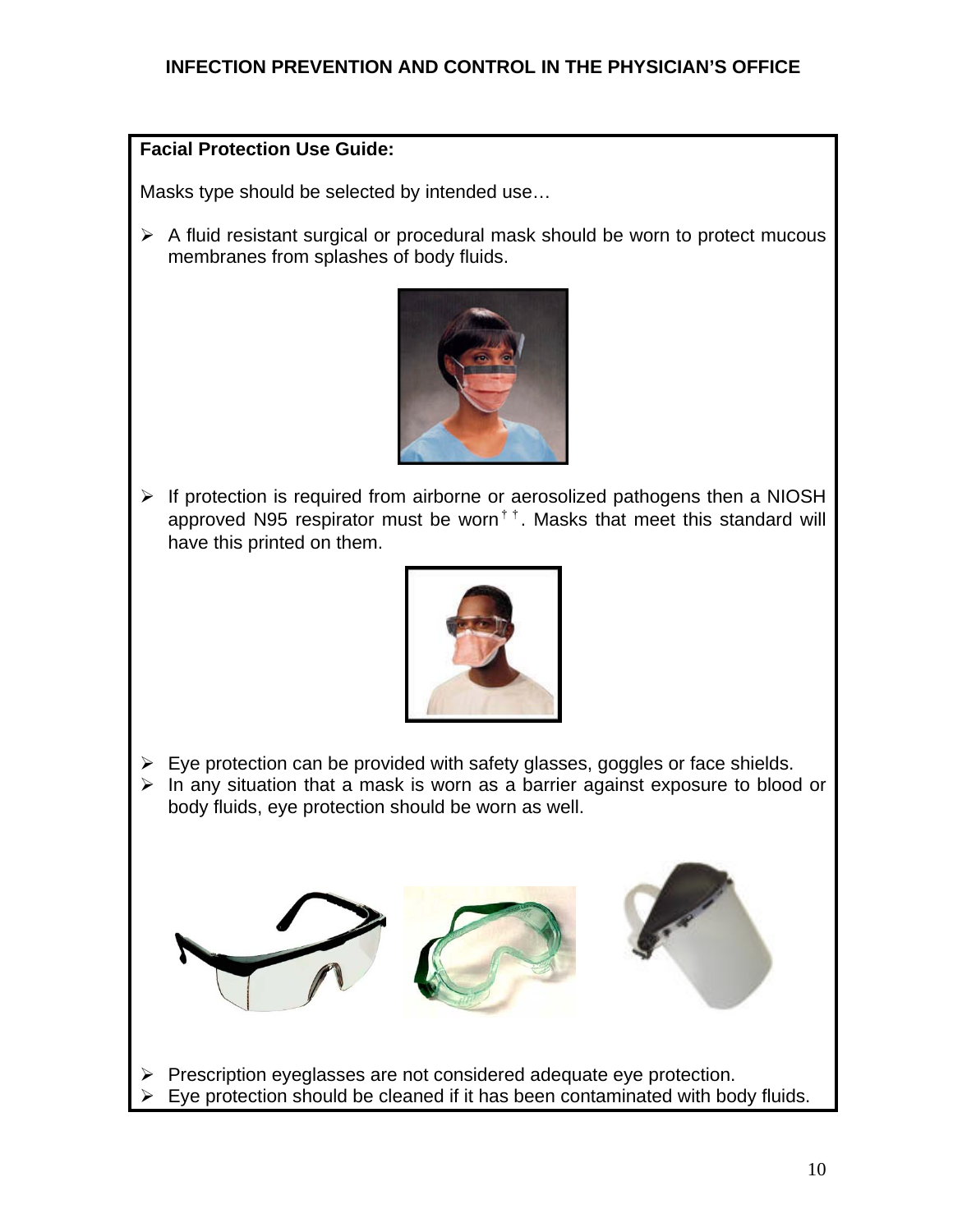$\dagger$   $\dagger$  NIOSH is the National Institute for Occupational Safety and Health, an agency affiliated with CDC Atlanta, and is responsible for conducting research on work related illness and injury. The N95 designation indicates that the respirator is capable of filtering all particles larger than 0.3 microns and 95% of particles smaller than 0.3 microns when worn by a worker that has been "fit-tested" for the given make and model. The Worker's Compensation Board of BC accepts the NIOSH rating of N95 respirators and requires that workers be fit-tested for the respirator if it is being used to protect the worker against airborne hazards<sup>4</sup>. Fit testing refers to a qualitative or quantitative assessment of the given respirator to protect the wearer from airborne particles and must be done by qualified personnel. Testing is available through the manufacturers of the respirators or occupational health providers. For more information refer to the WCB document [http://www.ohsah.bc.ca/media/WCB\\_SARS\\_june 16.pdf](http://www.ohsah.bc.ca/media/WCB_SARS_june 16.pdf) 

### **Gowns**

- The routine use of gowns is not recommended.
- Gowns should be used to protect uncovered skin and prevent soiling of clothing during procedures and patient care activities likely to generate splashes or sprays of blood, body fluids, secretions, or excretions.



- Gowns used should be fluid resistant.
- Gowns should be applied immediately prior to the procedure and should be removed carefully once the procedure is completed to avoid contamination of the clothing. They should not be used for procedures on more than one patient.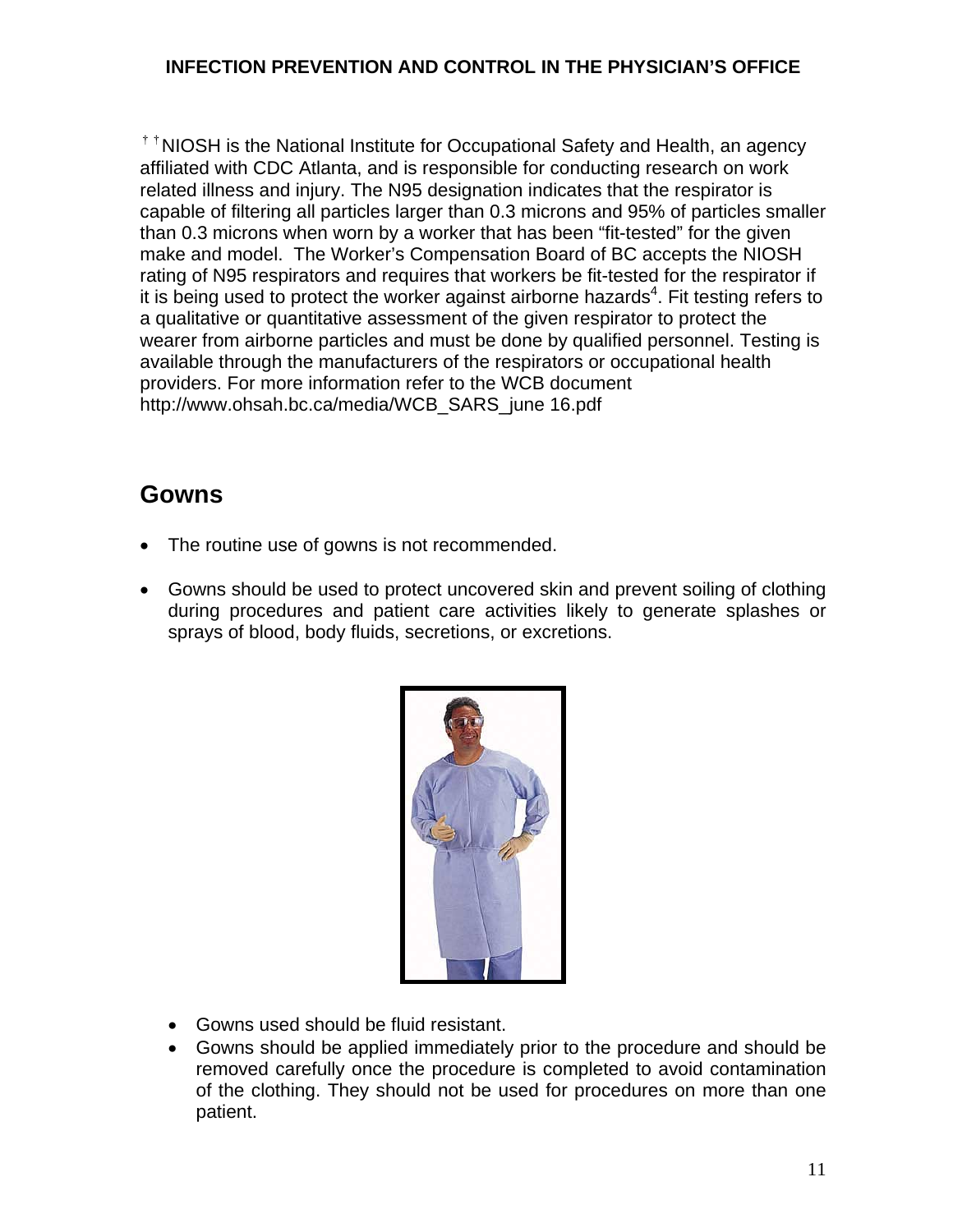# **4. TRANSMISSION BASED PRECAUTIONS**

Transmission based precautions are used for patients known or suspected to be infected or colonized with certain microorganisms. A list of these organisms is provided in Appendix 1.

# **Airborne Precautions**

- Airborne Precautions are used for patients known or suspected to have microorganisms spread by the airborne route. These may consist of small particle residue (5 microns or smaller) that result from the evaporation of large droplets or dust particles containing skin squames and other debris. These can remain suspended in the air for long periods of time and are spread by air currents within a room or over a long distance.
- Any health care provider entering the room occupied by a patient suspected or known to have an airborne-transmitted infectious disease should at a minimum be wearing an N95 respirator.
- The following special arrangements should be considered for patient's who may be contagious:
	- $\checkmark$  Screening patients at the time the office visit is scheduled;
	- $\checkmark$  Making efforts to see these patients at the end of the day;
	- $\checkmark$  Quickly triaging patients out of common waiting areas and into a private exam room;
	- $\checkmark$  Closing the door of the examining room and limiting access to the patient by visitors and staff members who are not immune to the suspected disease.
	- $\checkmark$  A sample triage questionnaire is included as Appendix 2.
- The duration of time that air-borne viruses remain suspended in a room depends on air exchange rates; for example, if the air exchange rate is 6 per hour, concentration of droplet nuclei will be reduced by 99% in 60 minutes<sup>5</sup>. Recommended air exchange rates depend on the stated use of a room. Recommendations and guidelines are made by the Canadian Standards Association<sup>6</sup>. The current recommended air exchange rate for a medical office examination room is at least 6 air changes per hour with 2 outside air exchanges per hour. The number of air exchanges in buildings that house outpatient facilities often is low, and the air is frequently recirculated. Physicians should be aware of airflow patterns to limit transmission of airborne pathogens.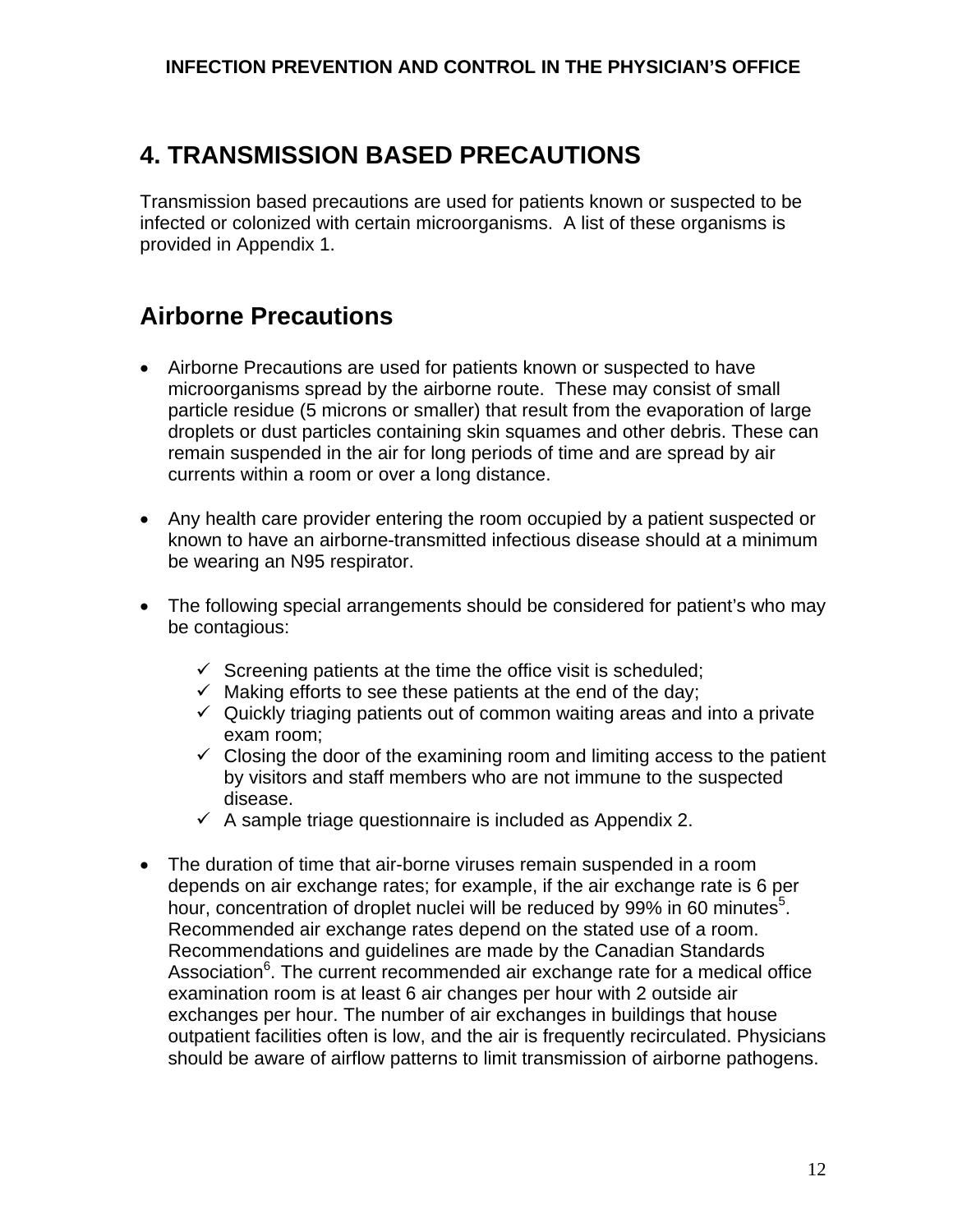# **Droplet Precautions**

- Droplet Precautions are used for patients known or suspected to have microorganisms transmitted by droplets larger than 5 microns. These droplets may be produced during coughing, sneezing or during certain procedures such as suctioning or bronchoscopy. These particles are propelled a short distance, less than one meter, and do not remain suspended in the air.
- Any health care provider coming within one meter of a patient suspected or known to have a droplet-transmitted infectious disease should wear a surgical mask and eye protection. Prescription eyewear is not considered adequate eye protection.
- The current scientific and epidemiological evidence available indicate that SARS is transmitted by large droplets generated when an infected patient coughs, sneezes or talks. These droplets may travel through the air up to 1 metre before settling. Transmission may happen if these droplets settle on a mucous membrane or through the indirect inoculation of membranes with contaminated hands or equipment. The possibility of the creation of aerosols that may contain virus particles during high risk procedures such as bronchoscopy, intubation, and high flow oxygen or nebulizer therapy cannot be ruled out. Current **guidelines recommend that airborne precautions** be practiced when performing such procedures for patients suspected of having SARS infection.

# **Contact Precautions**

- Contact Precautions are used for patients known or suspected to have microorganisms that can be spread by direct contact with the patient or by indirect contact with environmental surfaces or patient care equipment.
- Any health care provider likely to have direct skin-to-skin contact with a patient suspected or known to have a contact transmitted infectious disease should wear gloves and a fluid resistant gown.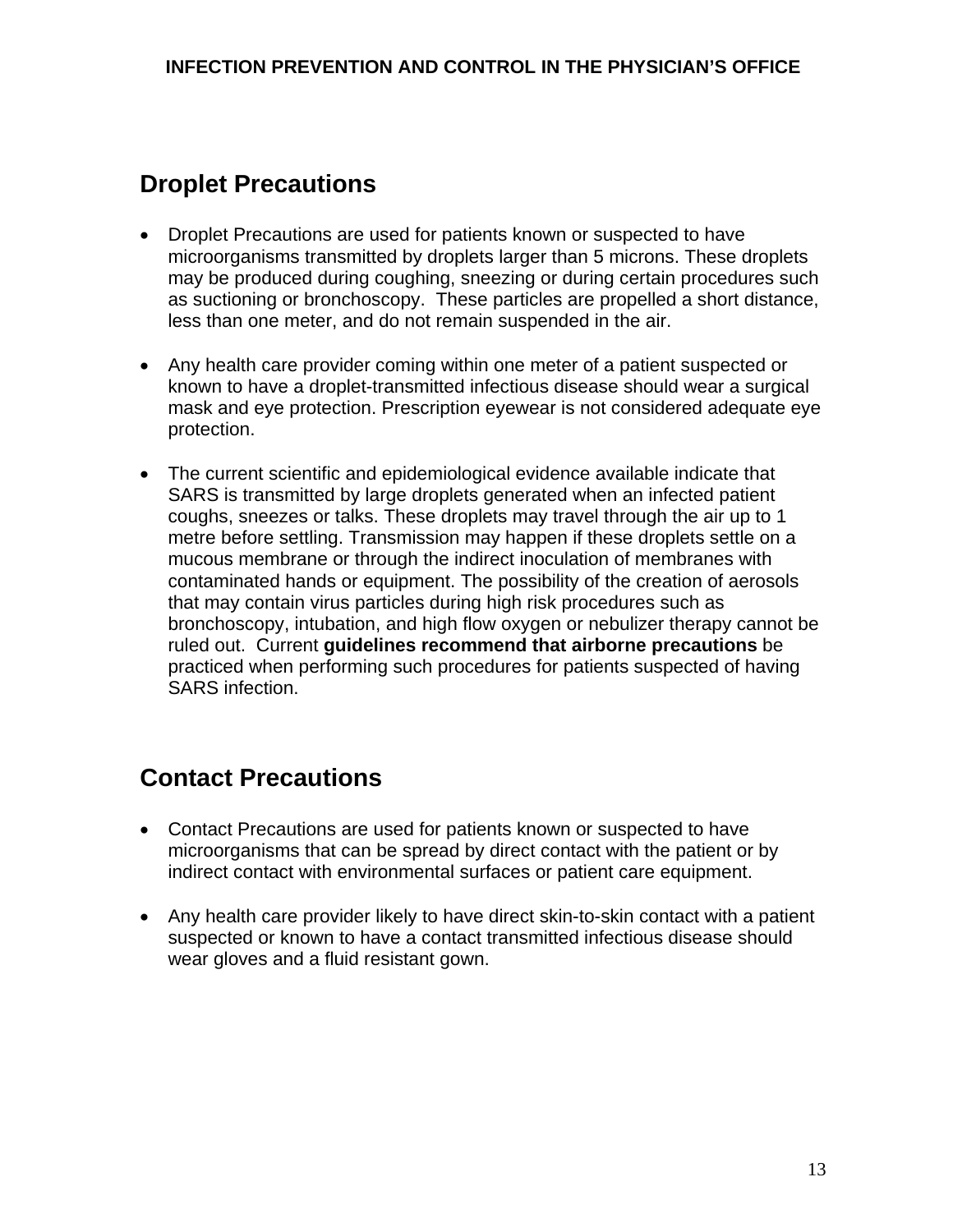# **Antibiotic Resistant Organisms**

- Guidelines have been published for isolation and precautions for patients who acquire resistant flora while in hospital<sup>7</sup>. Patients may harbour resistant bacteria as part of their respiratory or gastrointestinal tract flora for an extended period. These organisms include methicillin-resistant *Staphylococcus aureus* (MRSA), vancomycin intermediate *S. aureus* (glycopeptide intermediate S aureus or GISA), vancomycin-resistant *Enterococcus* species (VRE), and extendedspectrum ß-lactamase-producing or multiply-resistant Gram-negative bacteria<sup>8, 9</sup>.
- Antibiotic resistant organisms are usually spread on the hands of health care providers. Hand washing or use of an alcohol-based hand antiseptic before and after contact with colonized or infected patients is the key to preventing transmission.
- Patients known to be carriers of these organisms should have this indicated in their medical record in order to facilitate recognition on subsequent visits.
- Equipment used on the patient (e.g. exam tables, chairs, stethoscopes) should be cleaned and disinfected with a low-level disinfectant product.
- The following detergent disinfectants are suggested for use in the daily cleaning and disinfection of office surfaces/equipment; phenolic, iodophor, quaternary ammonium compound or a fresh solution of sodium hypochlorite diluted 1:50 with water. Solutions containing 0.5% accelerated hydrogen peroxide (AHP) are now commercially available. Refer to manufacture's recommendations for use.
- Antibiotic resistance does not infer disinfectant resistance; therefore measures beyond routine disinfection practices are not warranted.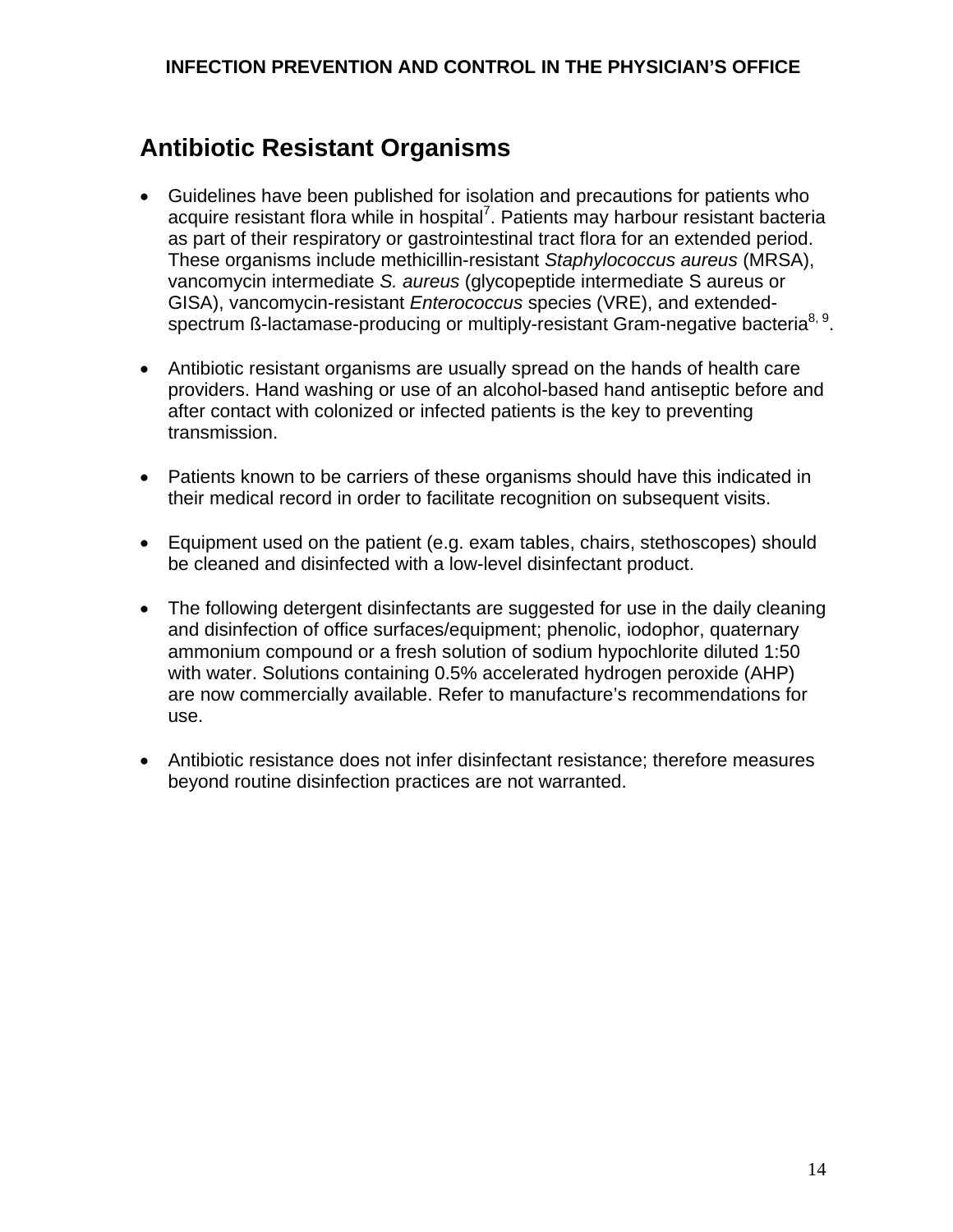# **5. PATIENT CARE EQUIPMENT**

The following guidelines for equipment used in patient care should be followed:

- Use disposable equipment when possible. Single use equipment should not be reused unless cleaning and disinfection procedures are provided by the manufacturer.
- Protect reusable equipment from gross contamination with blood and body fluids as much as possible.
- Reusable equipment that has been in direct contact with the patient should be cleaned and reprocessed before use in the care of another patient. See Appendix 3.
- Items that are in contact with intact skin only should have a monitored routine cleaning schedule if cleaning between patients is not feasible. Refer to section 7 - Sterilization, Disinfection and Antisepsis.
- Equipment that is visibly soiled should be cleaned before reuse.
- Visibly soiled equipment should be handled in a manner that prevents contamination of the worker's skin, mucous membranes, clothing and surrounding environment.
- Procedures should be established for assigning responsibility and accountability for routine cleaning of all patient care equipment.
- Used needles and other sharp instruments should be appropriately handled to avoid injuries during disposal or re-processing. Sharp items should be disposed of immediately in puncture-resistant containers located in the area where the items were used.
- Mouthpieces and resuscitation bags should be available for staff performing CPR. This equipment requires cleaning and disinfection if used.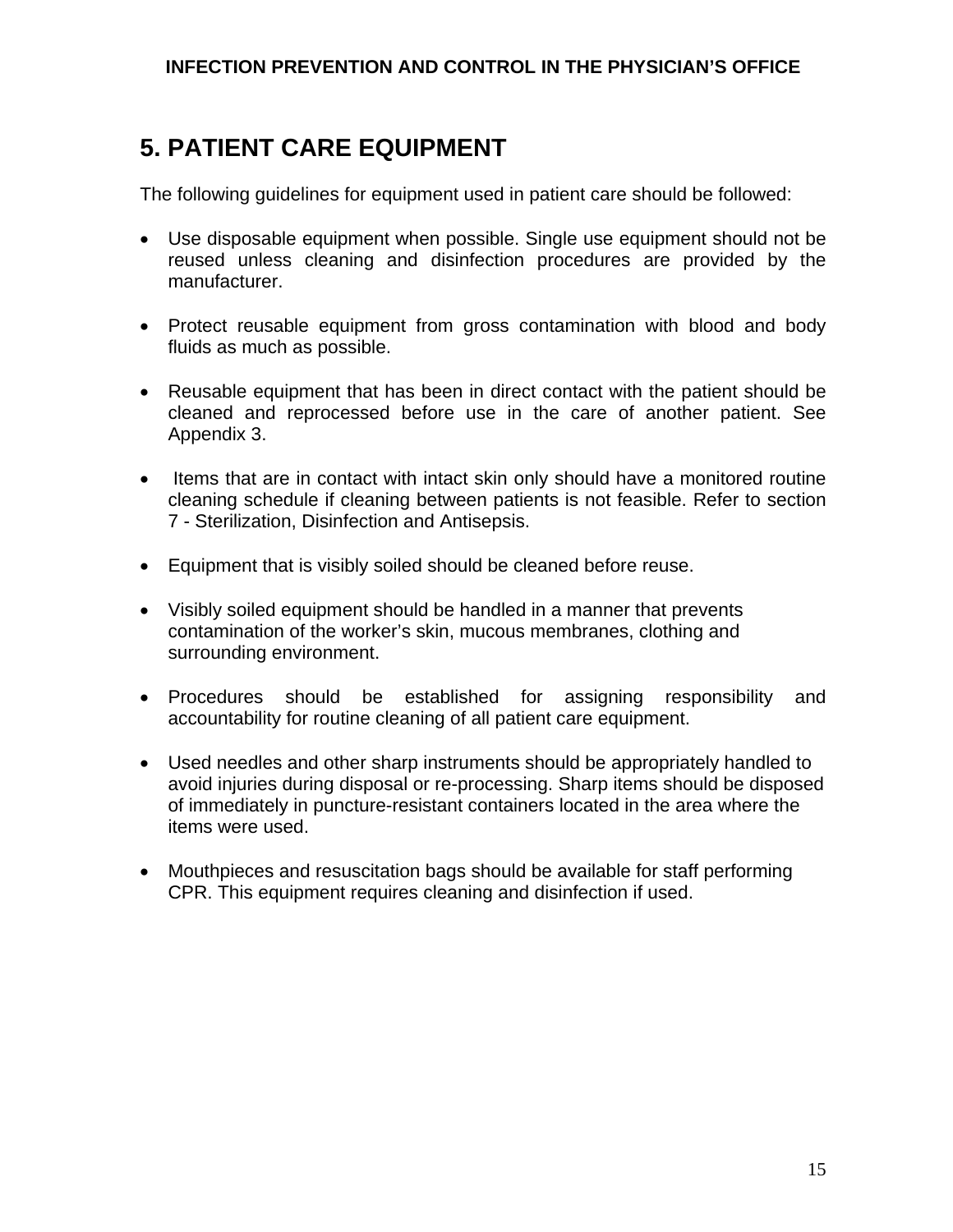# **6. ENVIRONMENTAL CONTROL**

Procedures should be established for routine care, cleaning and disinfection of office furniture and environmental surfaces. Education for health care providers in these practices should be regularly updated and documented.

# **Office Design**

### *Sinks*

- Dedicated hand washing sinks with a single faucet, adjacent soap dispensers, and disposable towels should be conveniently located in all patient care areas. Faucet aerators are discouraged because they are often contaminated by *Pseudomonas* species and other bacteria.
- Alcohol-based hand antiseptics are effective in reducing hand contamination and should be made available as an alternative to hand washing. Hand antiseptics are especially useful when time for hand washing or access to sinks is limited. When there is visible soiling, hands should be washed with soap and water.

### *Waiting Areas*

- Waiting rooms and reception areas offer the opportunity for patient-to-patient transmission of infectious agents. Avoid crowding and shorten waiting times as much as possible.
- Symptomatic patients who are possibly contagious should be moved into a private exam room as quickly as possible.
- Triaging patients should begin at the time the office visit is scheduled. Patients known or suspected to have a communicable disease should register with the receptionist immediately, and in some cases, may be asked to use a separate entrance to avoid the waiting area. A sample triage questionnaire is included as Appendix 2.
- Ideally, immunocomprimized patients should not wait in the general waiting area, but be escorted immediately to an examining room.
- Toys in the office should be washable and of appropriate sizes and shapes to avoid aspiration or other injuries. Toys contaminated with body fluids should be removed until cleaned. The value of antibacterial agents within the toys is unproven. Cleansing of toys in a dishwasher on a routine basis will decrease microbial contamination and keep the toys clean.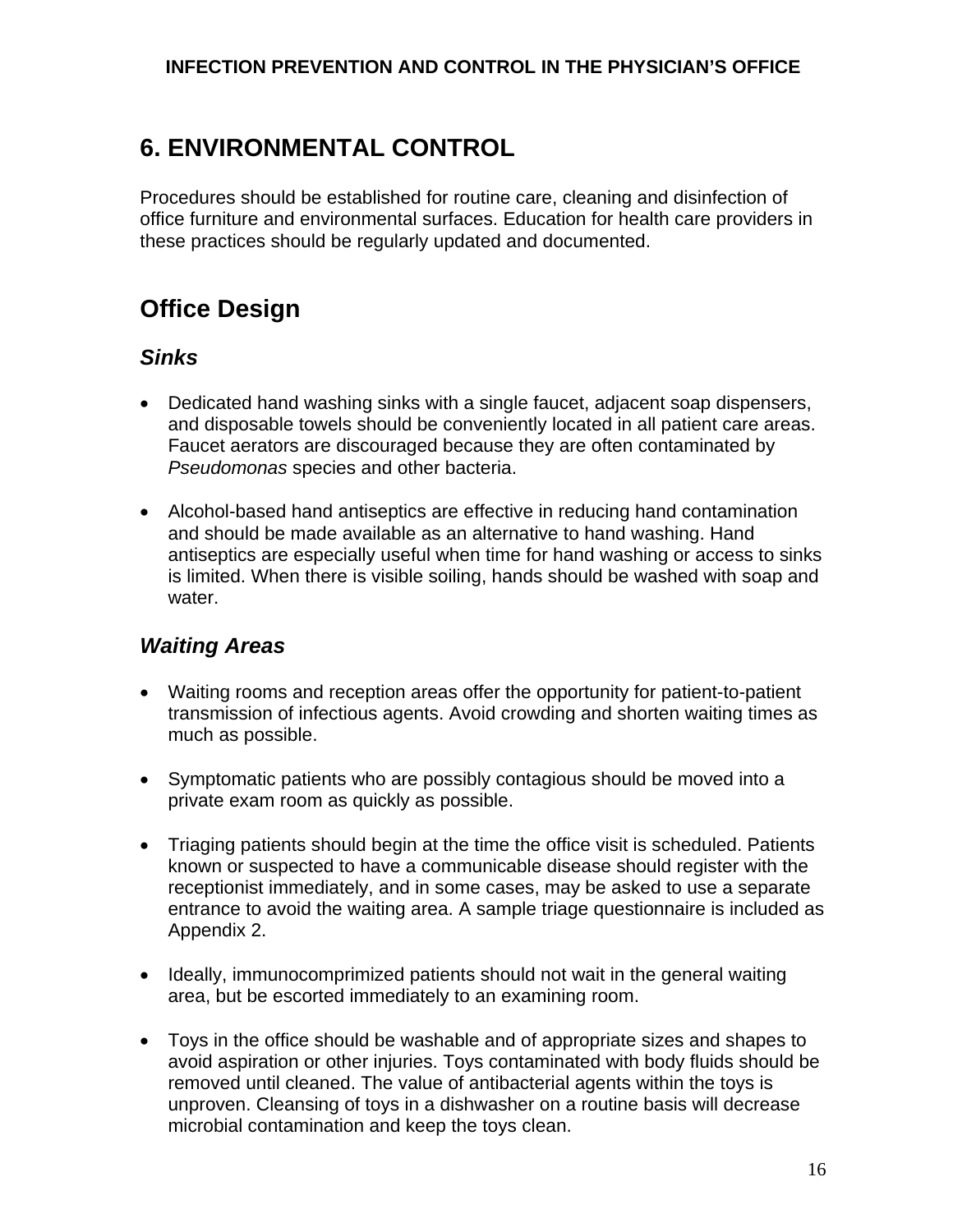- Floors in the waiting area and examination rooms should be cleaned regularly. Following spills involving blood or body fluids contaminated with blood, floors should be first cleaned with detergent, and then disinfected promptly using a disinfectant solution. See Appendix 5.
- Linoleum or wood floors are optimal surfaces to keep clean.
- Carpeting in waiting areas and examination rooms is discouraged.

#### *Examination Rooms*

- Equipment need be cleaned after each use. Furniture in the room generally is not a major concern for transfer of infectious agents, although contamination of the examining table can be a problem.
- Cover the examination table with disposable paper or linen, and change it between patients. More thorough cleaning and disinfection should be done if contamination is visible or diaper changing has occurred.
- The examination table should be cleaned on a daily basis.

### *Rest Rooms*

- Rest rooms for staff and patient use should be provided and cleaned daily and whenever visibly soiled.
- A diaper changing area should be provided in at least 1 rest room with disposable paper covers and a receptacle for soiled diapers and paper.

### *Personal and Diagnostic Equipment*

- The role of stethoscopes and other examining devices in transmitting infectious agents is unclear. However, stethoscopes have been shown to be contaminated with antibiotic resistant organisms (e.g. MRSA, VRE).
- The stethoscope bell, diaphragm and tubing should be cleaned regularly and whenever soiled. Soap and water or an alcohol wipe is effective. The handle and body of otoscopes or ophthalmoscopes should be cleaned in a similar fashion.
- Ear curettes should be cleaned and disinfected with an intermediate-level disinfectant (e.g. alcohol or dilute beach) after each use if not disposable.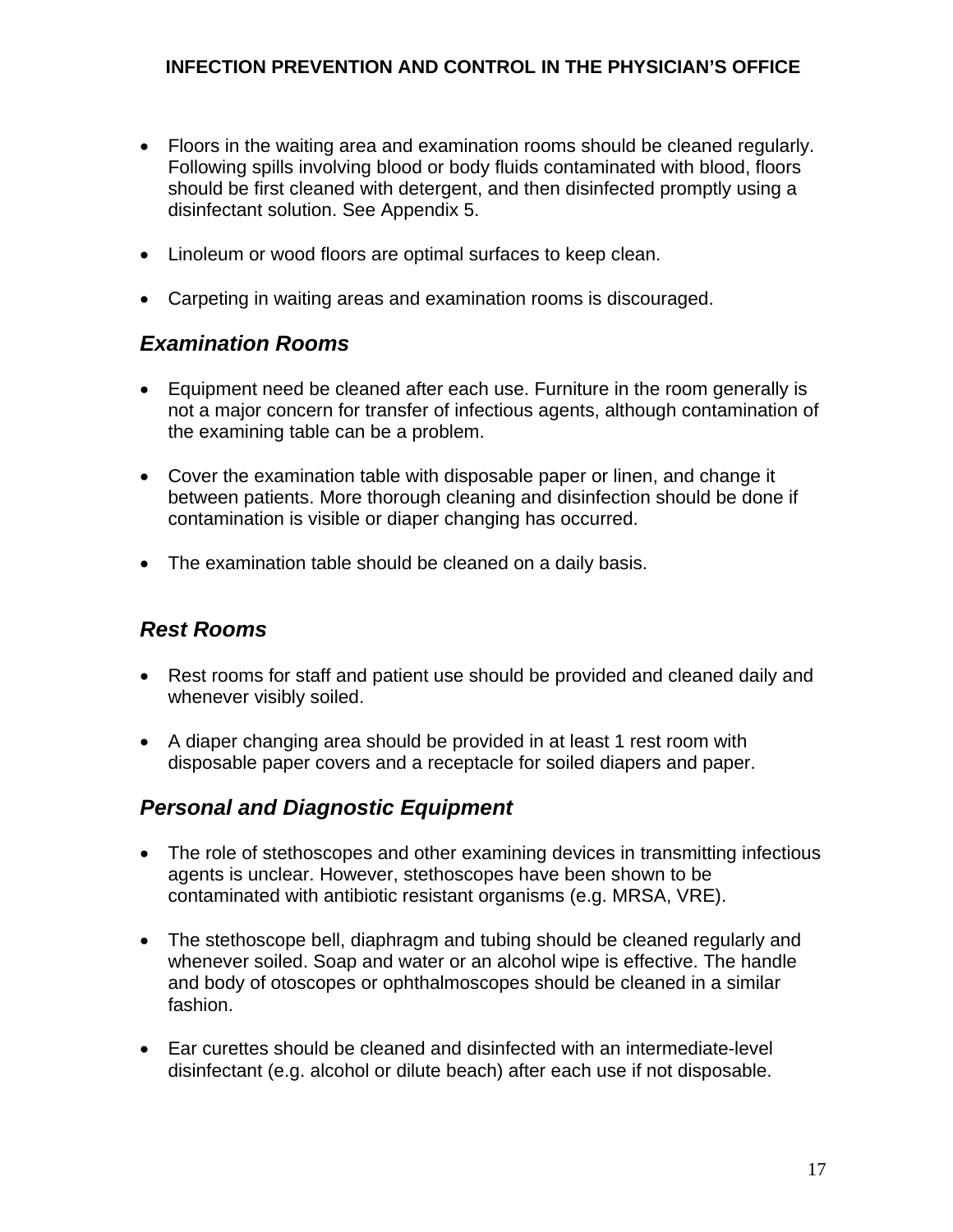- Ballpoint pens, patient charts, computer keyboards and computer mice can be contaminated with infectious agents that can be transmitted by hands to other environmental sources. Because these items rarely are cleaned, hand washing before and after patient contact is necessary to minimize the potential transfer of infectious agents from equipment to patients.
- Blood pressure cuffs are usually placed on intact skin so the risk of transmission of infectious agents is minimal. Cuffs should not be placed in direct contact with damaged or non-intact skin.
- Plastic sleeves are available for use with glass or electronic thermometers. A contaminated thermometer should be cleaned and disinfected.
- The "box" of electronic thermometers should be wiped whenever soiled. Paper towels with soap and water or an alcohol wipe can be used.
- Other office equipment should be cleaned regularly and whenever contaminated by patient secretions.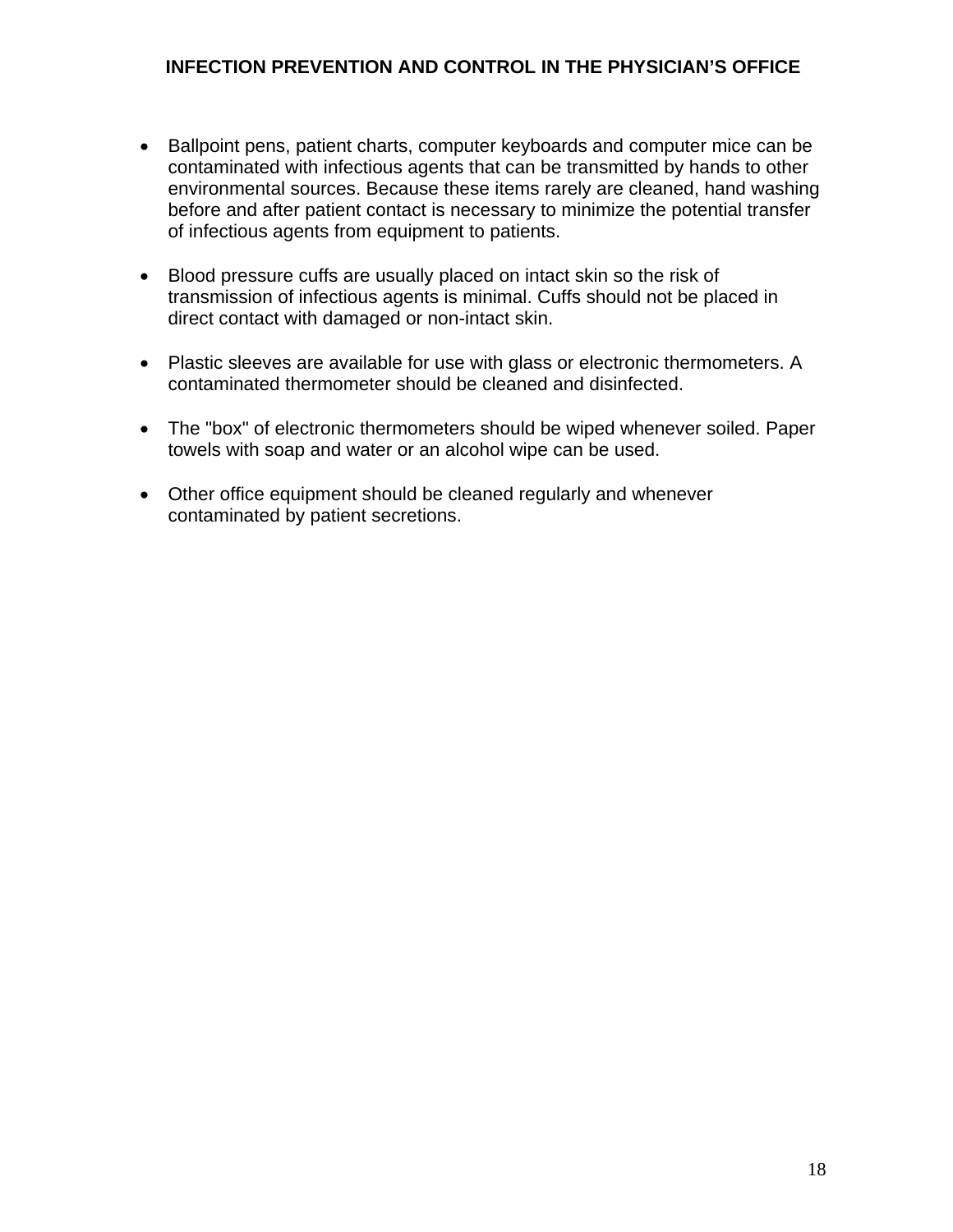# **7. STERILIZATION, DISINFECTION AND ANTISEPSIS**

Sterilization completely eliminates or destroys all forms of microbial life. Disinfection reduces, but does not eliminate all microbes. The extent of disinfection depends on the type of disinfectant and its concentration, the resistance of the microbes, and the contact time. Mechanical cleaning removes foreign material from equipment. Antisepsis refers to the process used to reduce the number of microorganisms on the skin of the patient or health care provider.

# **General Principles**

- All equipment should be cleaned regularly and stored where it will not become contaminated.
- Equipment that will contact only intact skin requires cleaning and low level disinfection.
- Equipment having contact with mucous membranes requires cleaning and highlevel disinfection, whereas instruments that penetrate skin or mucosal membranes must be cleaned and then sterilized.
- Written policies for cleaning, sterilization and disinfection in the office will ensure that these procedures are performed properly. Regular reviews should be conducted to be sure that policies and procedures are being followed, monitored and documented.

Appendix 4 describes the Spaulding classification of level of disinfection for medical equipment.

### *Sterilization*

- Sterilization is accomplished by autoclave, dry heat, or gas. Items must be mechanically cleaned with soap and water to remove organic debris before autoclaving:
	- $\checkmark$  Steam autoclaving uses distilled water whose steam must reach a temperature of 121° to 133°C. Recommended exposure time varies with temperature, material and whether the instrument is wrapped or not. Follow the manufacturer's recommendations for exposure times. Unwrapped instruments should be used immediately or aseptically transferred to a sterile container.
	- $\checkmark$  Hot air oven sterilization is used only for items that cannot be sterilized by autoclaving. The oven temperature should be 171°C for an exposure time of 1 hour.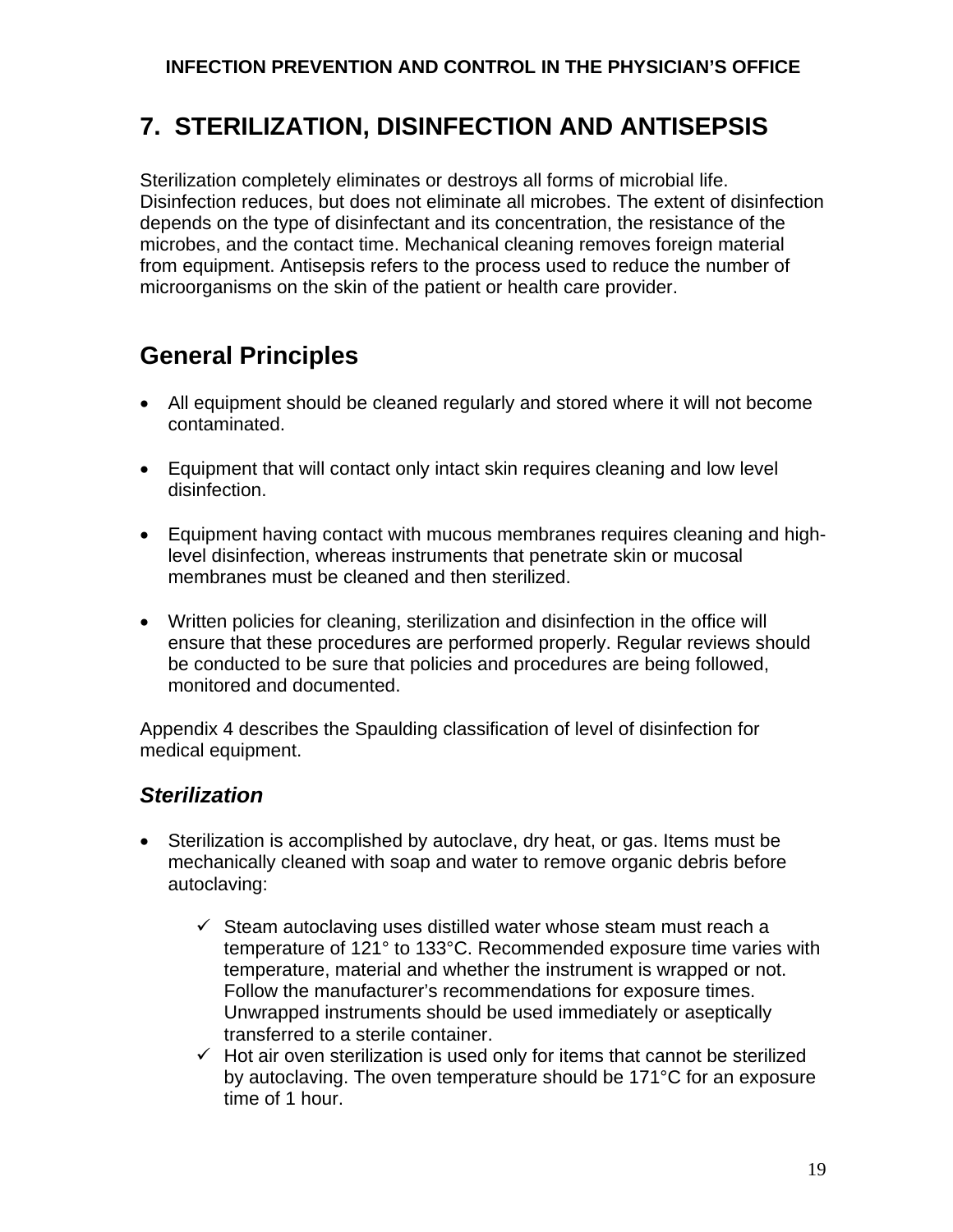- The sterilization of equipment should be monitored using various indicators to ensure that the process has been effective:
	- $\checkmark$  Mechanical indicators ensure that a machine reaches the correct temperature and pressure for the required time.
	- $\checkmark$  Chemical indicators show that the wrapped package has been exposed to the correct temperature or chemical conditions.
	- $\checkmark$  Biological indicators are necessary to ensure sterility. A variety of indicator systems are commercially available. These contain spores (*B. stearothermophilus* for steam sterilization or *B. subtilis* for dry heat). Rapid readout biological indicators can provide assurance of sterility within 60 minutes.
	- $\checkmark$  Follow the procedure recommended by the manufacturer to document sterility. At least weekly, results should be recorded and monitored.
- Packs that have been sterilized should be stored in clean, dry areas to minimize recontamination. Packs should be dated for the purposes of rotation.
	- $\checkmark$  Packs suspected of being compromised should not be used. If they are wet, torn, dusty, the seal broken or if they have been dropped or damaged they are compromised.
	- $\checkmark$  Packs should be inspected before use.

### *High-level Disinfection*

- High-level disinfection is accomplished by two types of procedures:
	- $\checkmark$  Boiling Instruments are cleaned and then placed in boiling water for at least 20 minutes. The vessel used for boiling should be cleaned daily.
	- $\checkmark$  Chemical disinfection Instruments are cleaned and then soaked in a chemical disinfectant such as gluteraldehyde, hydrogen peroxide, or sodium hypochlorite (bleach).
		- − **Manufacturer's recommended contact times must be followed to achieve disinfection.**
		- − Two percent gluteraldehyde solutions are most commonly used in hospitals. However, these products have potential toxicity if proper ventilation is not ensured. Solutions should be prepared according to manufacturer's instructions, a quality assurance process to assess aldehyde levels should be done, and adequate ventilation provided.
		- − A 6% solution of hydrogen peroxide is safe and effective to use with most medical instruments.
		- − A 1:50 dilution of sodium hypochlorite is effective for disinfection.
		- − WCB regulations for use and ventilation must be observed.
- After disinfection, instruments are rinsed with sterile water, air dried, and stored aseptically to avoid recontamination.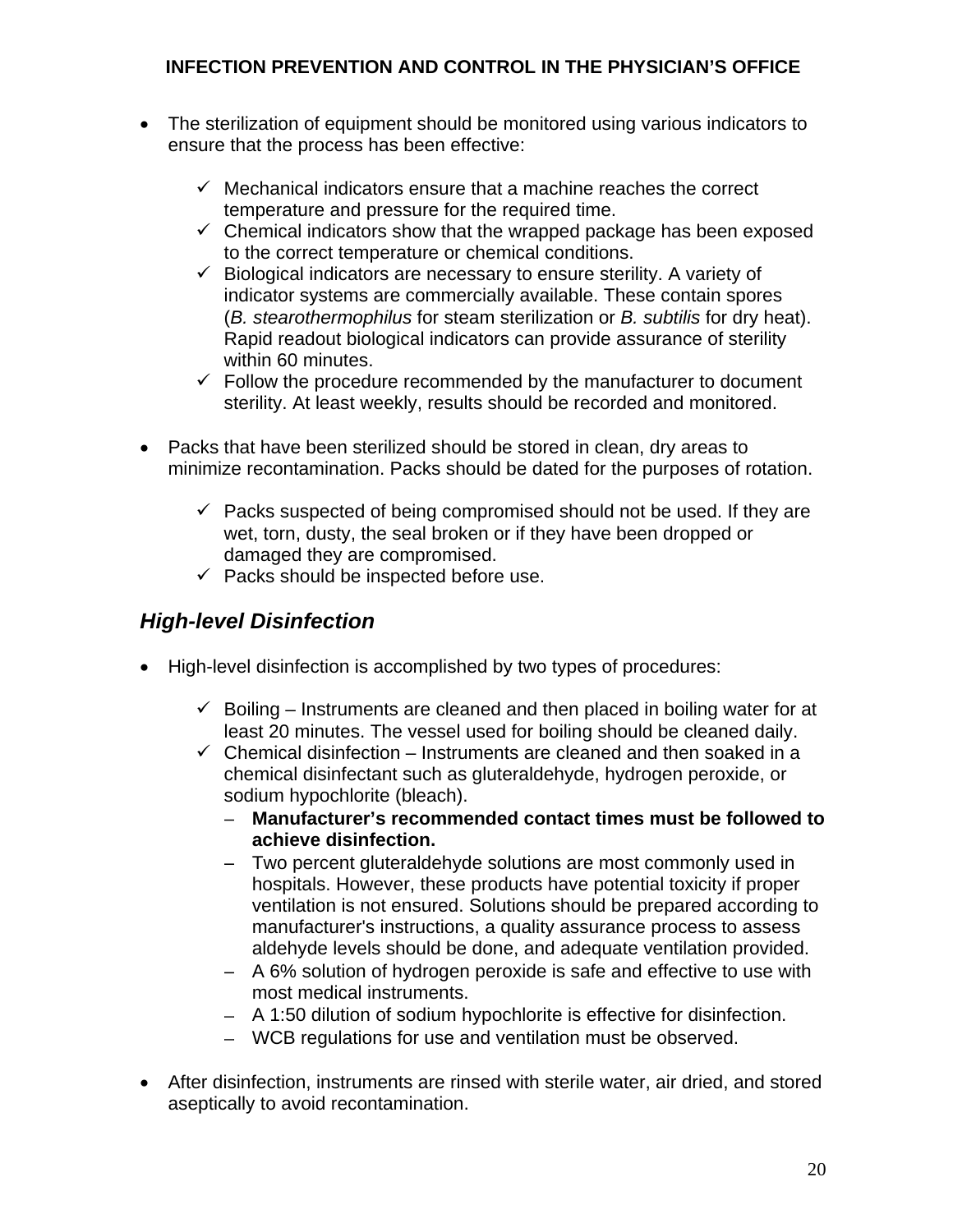#### *Intermediate-level Disinfection*

- Intermediate-level disinfection is accomplished with ethanol and isopropanol, iodine and iodophors, phenols and phenolics, and 1:64 dilutions of sodium hypochlorite.
- Manufacturer's recommended contact times must be followed to achieve disinfection.

### *Low-level Disinfection*

- Low-level disinfection is accomplished with disinfectants including phenols and phenolics, quaternary ammonium compounds, 1:500 dilutions of sodium hypochlorite, iodine and iodophors and 0.5% accelerated hydrogen peroxide (AHP).
- Manufacturer's recommended contact times must be followed to achieve disinfection.

A list of commonly used chemical disinfectants, their uses, advantages and disadvantages is included as Appendix 5.

### *Antiseptics*

- Antiseptics are chemical agents intended for use on skin or tissue.
- Most skin preparation agents must be allowed to dry to provide effective antisepsis.
- Skin preparation agents include isopropyl alcohol, chlorhexidine gluconate, iodine, and iodophors<sup>2</sup>.
- Alcohol is the most commonly used skin preparation for immunizations and venipuncture.
- Tincture of iodine, povidone iodine or chlorhexidine gluconate are commonly used skin preparation agents for invasive procedures, such as insertion of indwelling intravenous catheters and when obtaining blood for culture.
- Contamination of antiseptics has been associated with outbreaks of infections. To prevent contamination of solutions, bottles of antiseptics should be dated, should not be refilled, and should be inspected and discarded if not used within 3 months. Single use pads and swabs pre-moistened with antiseptics are available and eliminate the need for bottles of antiseptics.
- Chemical agents formulated as antiseptics should not be used as cleaning agents for surfaces and instruments – they are not disinfectants.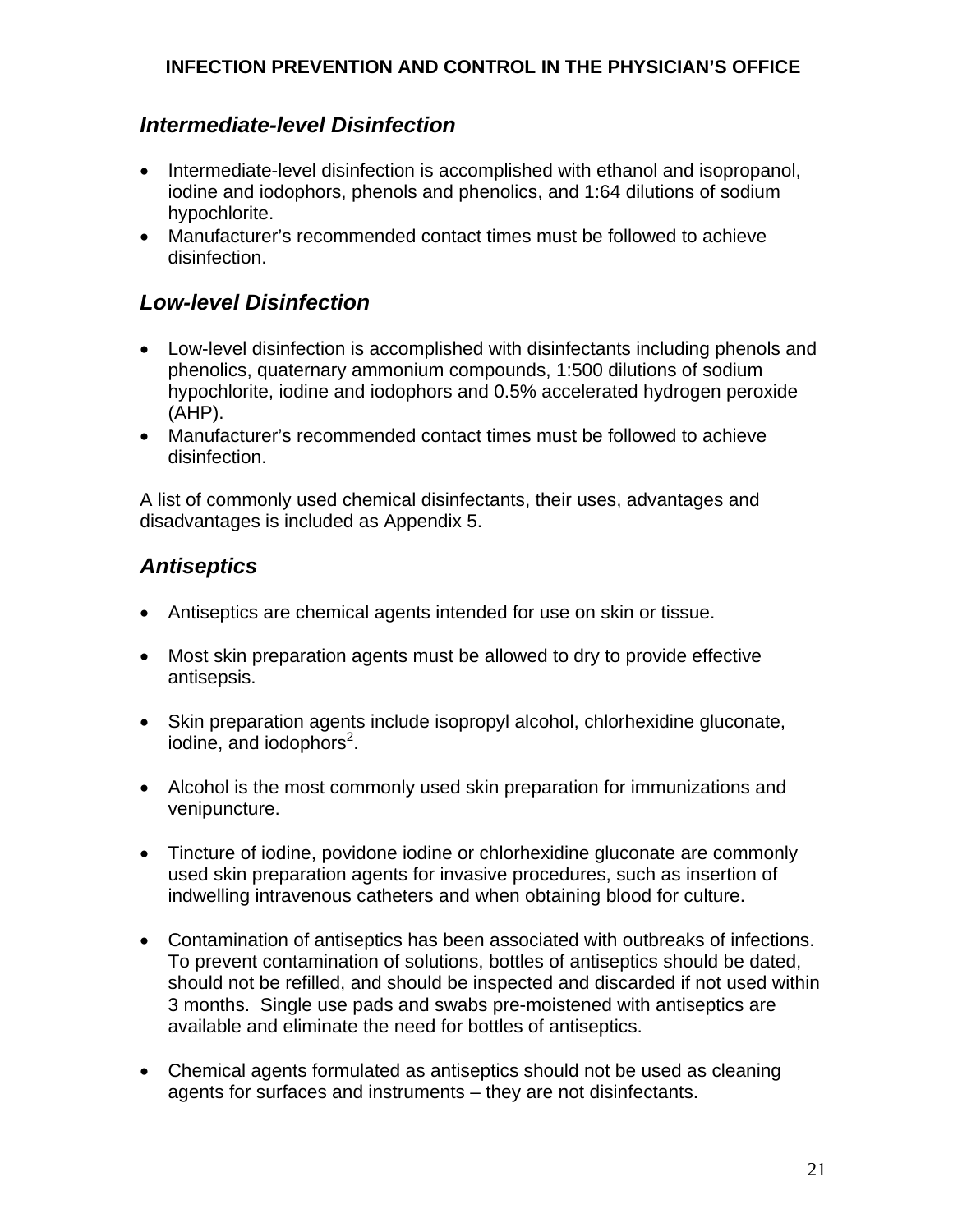# **8. GENERAL HOUSEKEEPING**

- Offices, office equipment and examination rooms should be regularly cleaned.
- Surfaces should be cleaned with a low-level disinfectant. Phenolics, iodophors, and quaternary ammonium compounds are appropriate for use in daily cleaning and disinfection of surfaces.
- Blood spills should be cleaned using a detergent to remove organic material. The area should then be disinfected with a disinfectant solution (e.g. 1 part household bleach to 10 parts water applied for at least 30 seconds and wiped after the minimum contact time). Gloves should be worn during cleanup of any blood or body fluid.

# **9. WASTE DISPOSAL**

- Municipal and provincial regulations dictate the proper disposal of biomedical wastes. Health care providers should be aware of the policies in their local municipality and ensure that regulated wastes are disposed of properly.
- Basic principles include:
	- $\checkmark$  Defining which items constitute infectious waste and which do not.
	- $\checkmark$  Separating, labelling, storing, and transporting items in these 2 categories.
	- $\checkmark$  Instructing staff on how to handle infectious wastes.
	- $\checkmark$  Developing plans for managing waste, spills, and inadvertent exposures.
	- $\checkmark$  Links to waste regulations are available at <http://wlapwww.gov.bc.ca/epdiv/index.html>
- Two categories of waste generated in offices are *regulated*:
	- 1. Anatomical Waste
		- Tissues, organs and body parts, not including teeth, hair and nails.
	- 2. Non anatomical:
		- Human liquid blood and semi-liquid blood and blood products.
		- Items contaminated with blood that would release liquid or semi-liquid if compressed.
		- Body fluids contaminated with blood excluding urine and feces.
		- Sharps including needles, needles attached to syringes and blades.
		- Broken glass or other material capable of causing punctures or cuts which would have come in contact with human blood or body fluids.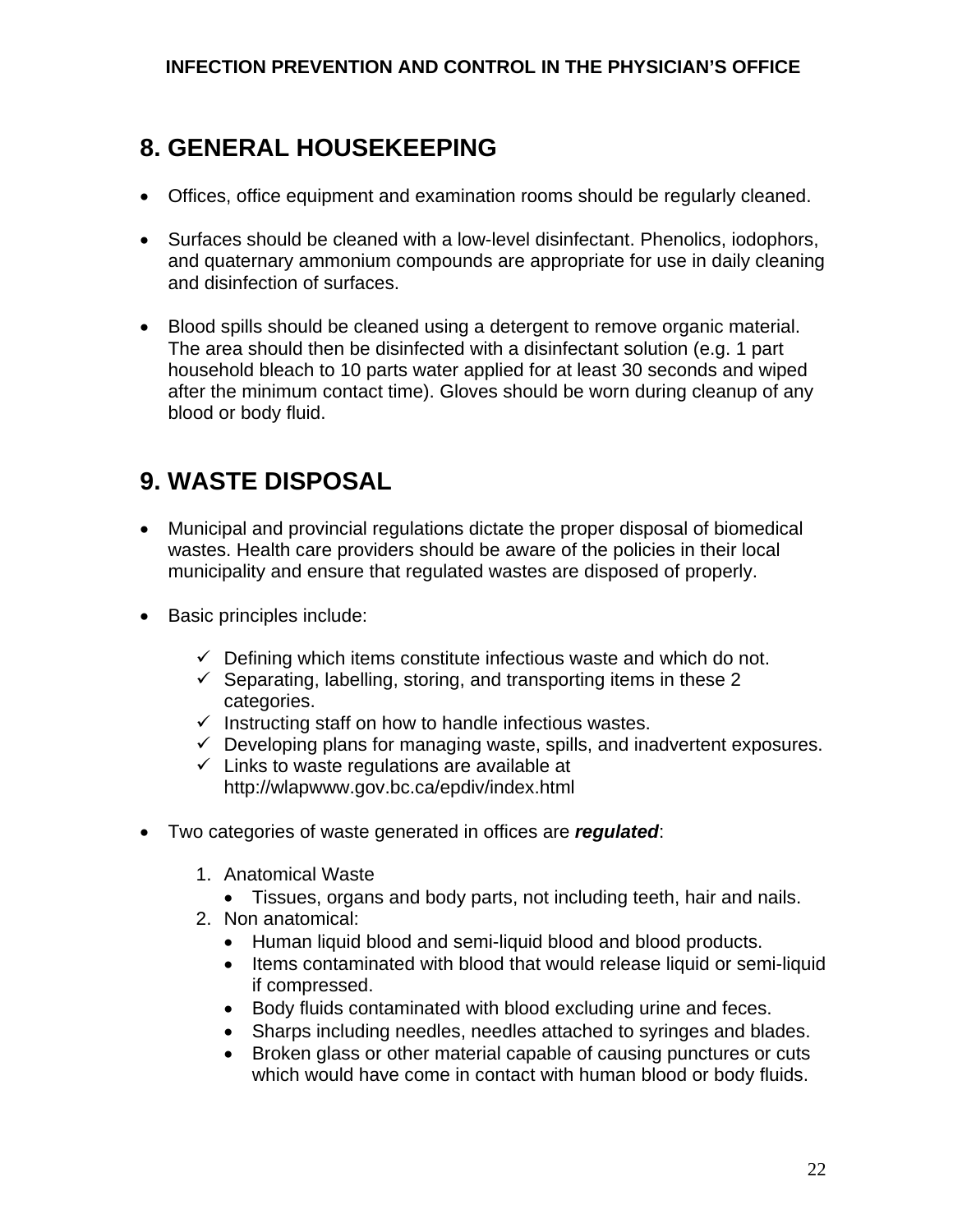- It is necessary that this waste be transported to an approved facility for treatment by incineration, autoclaving, chemical or other means and disposal as approved by local regulations.
- General office waste requires no special disposal methods.
- The practice of removing garbage from receptacles by hand and reusing the bag should be *strongly discouraged* as this practice may lead to injuries from sharp objects inadvertently placed in the regular garbage.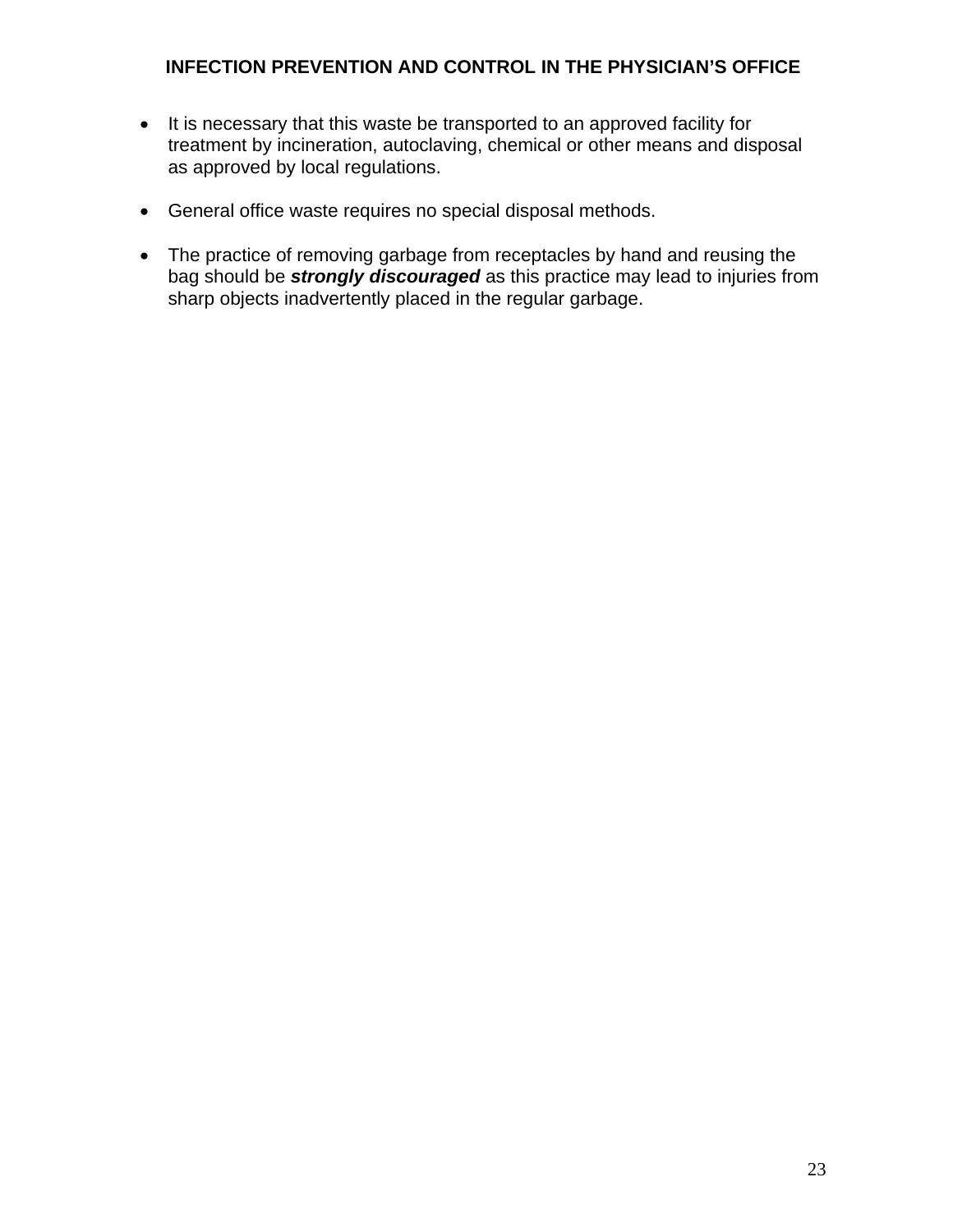# **10. OCCUPATIONAL HEALTH**

# **Work Restrictions for Health Care Providers**

- Health care providers are frequently exposed to persons with communicable diseases.
- Health care providers can pose a risk to patients and other office staff if they have a communicable disease.
- Written policies should exist regarding exclusion of health care providers with a communicable disease.
- Suggested work restrictions for health care providers with communicable diseases can be found in Appendix 6.
- Health care providers with respiratory tract infections should be encouraged to stay home. If this is not possible, precautions should be taken with an emphasis on hand washing before all patient contact.

# **Tuberculosis Screening**

- Screening for tuberculosis should be done before employment to ensure active tuberculosis is detected early and treated.
- When necessary, employees diagnosed with pulmonary TB should be excluded from the office until they are shown to be no longer infectious.
- A Mantoux test is considered positive if an area of induration of at least 10 mm is detected. For persons with underlying conditions or known household exposure to tuberculosis, 5 mm of induration is considered positive.
- If the Mantoux test is positive or the employee is known to have a history of a positive test or previous TB infection, they should be referred for evaluation and appropriate management if indicated.
- The frequency of repeat skin testing for Mantoux-negative employees should be based on the risk of exposure to people with active tuberculosis. Risk factors will vary from employee to employee. Yearly testing should be considered in practices where there has been a high rate of documented tuberculosis or high rate of skin test conversion among families and patients or health care workers $10$ .
- Consultation with local health authorities or TB Control at BC Centre for Disease Control is useful to determine the prevalence of tuberculosis in your area.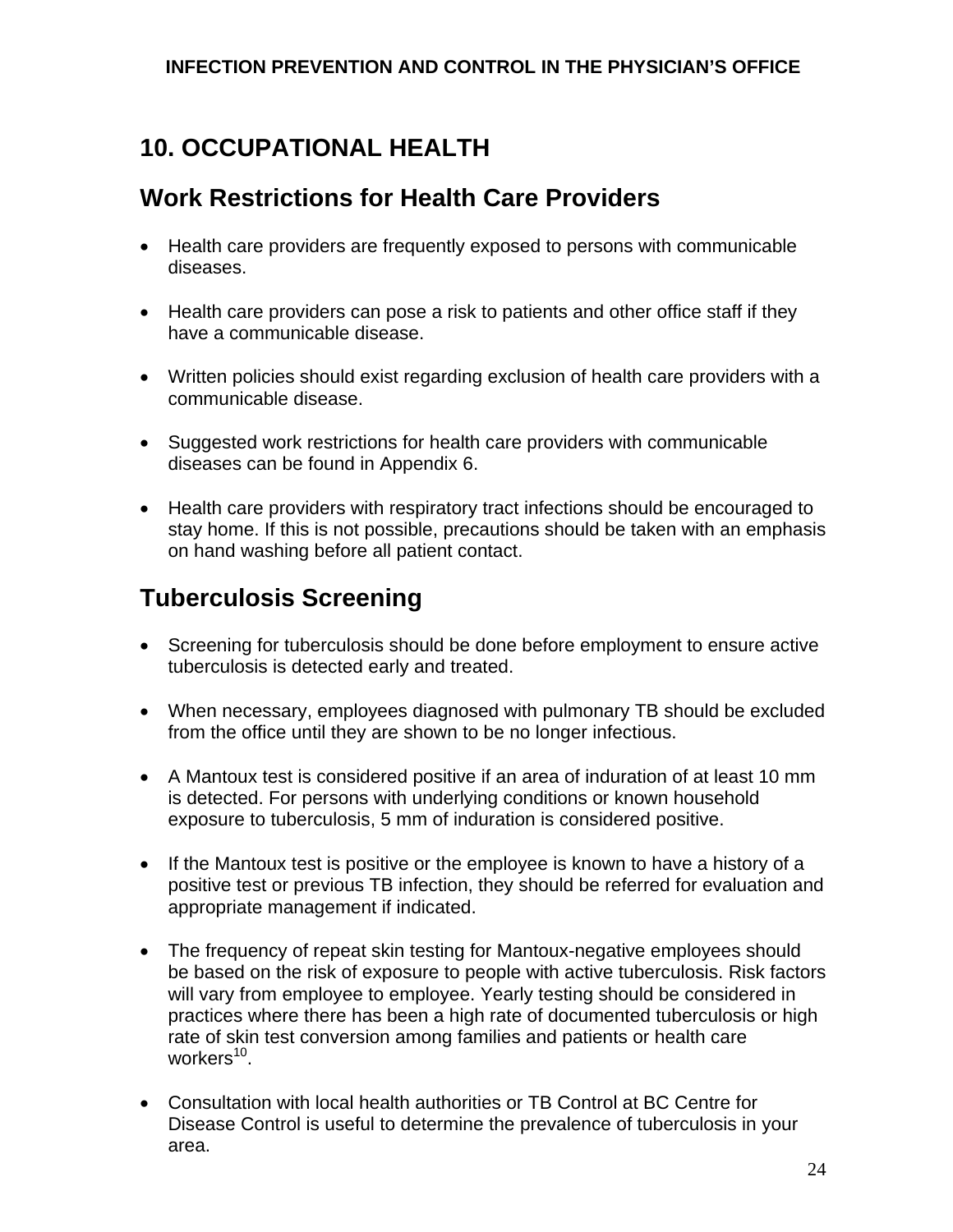# **Health Care Provider Immunization**

- Policies should be established regarding immunization of health care providers, volunteers and students.
- Immunization records should be maintained for all health care providers. A list of recommended immunizations is included as Appendix 7.

# **Blood and Body Fluid (BBF) Exposure**

- Skin surfaces that are contaminated with blood or other body fluids should be washed immediately and thoroughly with soap and warm water.
- Policies for management of needlestick injuries, percutaneous, permucosal, or non-intact skin exposure to blood or body fluids should be readily available and understood. See Appendix 8 for a sample protocol.
- A system for rapid evaluation, first aid and referral for treatment for exposed persons must be in place. If treatment is necessary it should be provided **within two hours** of the exposure.
- WCB requires that all health care providers receive education on the management of BBF exposures and that procedures are available, understood and followed.
- Immunization with hepatitis B vaccine is also mandated by WCB for all persons whose job might involve exposure to blood or blood-containing body fluids.
- Impermeable and puncture-proof needle disposal containers should be available in areas where injections are given. The containers should not be overfilled and be out of reach of young children.
- The practice of passing sharps (e.g. scalpels, syringes) hand-to-hand should be discouraged. If necessary, a kidney basin can be used to pass sharps. The recapping of used needles is also unsafe.
- Policies consistent with provincial and local regulations for removal and incineration or sterilization should be in place. See Waste Management section.
- Environmental surfaces contaminated with BBF should be cleaned with a detergent, and then disinfected. Gloves should be worn during cleaning.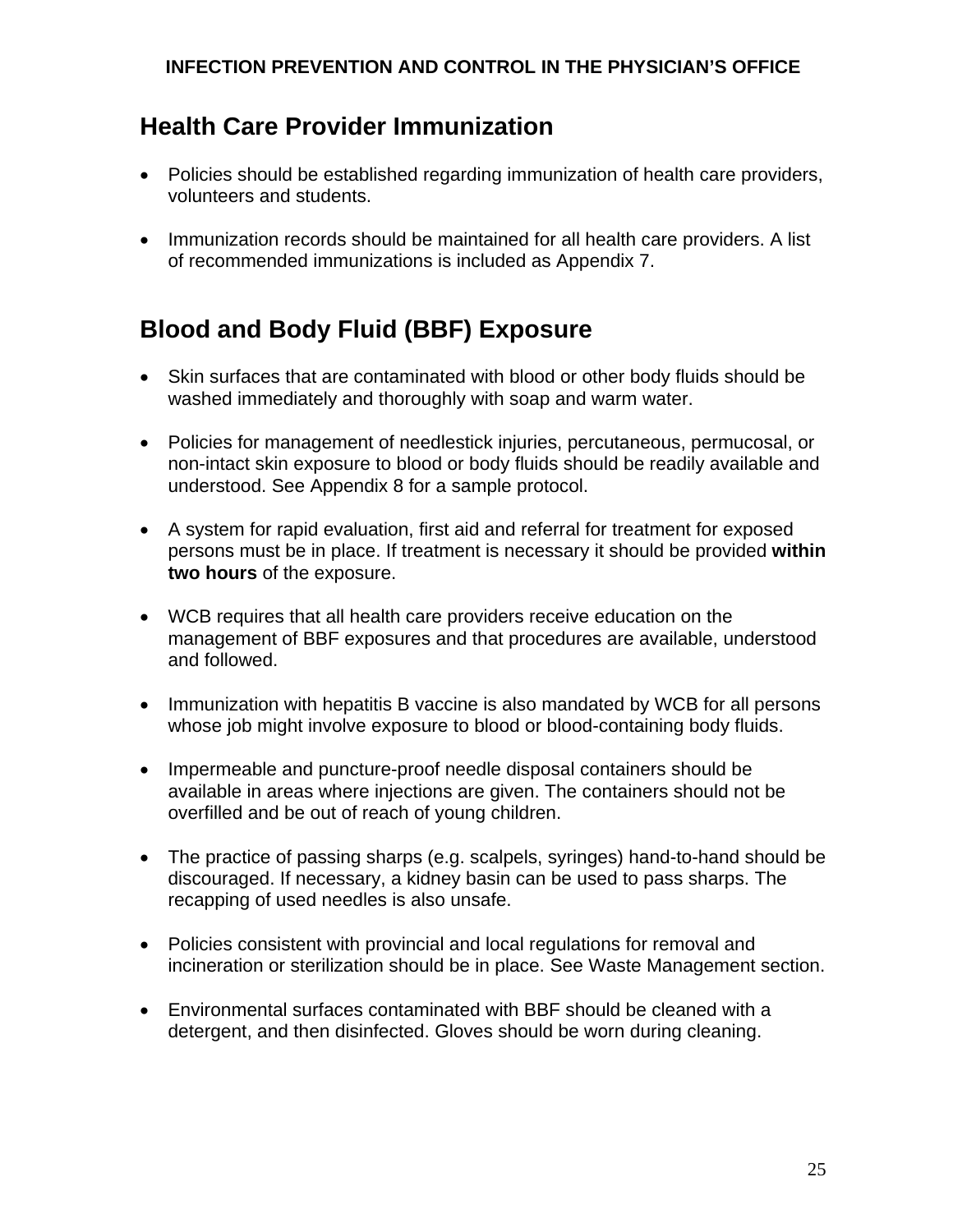## **11. ACKNOWLEDGEMENTS:**

#### **PHSA:**

Dr. Perry Kendall, Dr. Shaun Peck

BCCDC: Dr. David Patrick, Dr. Judy Isaac-Renton, Dr. Mel Krajden, Dr. Gina Ogilvie, Bruce Gamage

CWHC: Dr. Eva Thomas, Rita De Kleer

#### **VCHA:**

Dr. Patty Daly, Dr. Peter Granger, Dr. Trevor Corneil, Louise Holmes

VGH: Dr. Diane Roscoe, Dr. Elizabeth Bryce, Lisa Harris, Neil Cole

PHC: Dr. Marc Romney, Dr. T.C. Yang, Dr. Sylvie Champagne, Jim Curtin

#### **FHA:**

Dr. Dale Purych, Kathleen McWhinney

**NHA:** Deanna Hembroff

**WCB:** Bob Janssen

**OHSAH:** Dr. Annalee Yassi

#### **Family Practitioners:**

Dr. Joseph Kotlarz, Dr. Michael Wright, Dr. Richard Moody.

We would also like to acknowledge Dr. Ann Skidmore for her contribution to this document's predecessor "The Prevention of Cross Infection in the Physician's Office".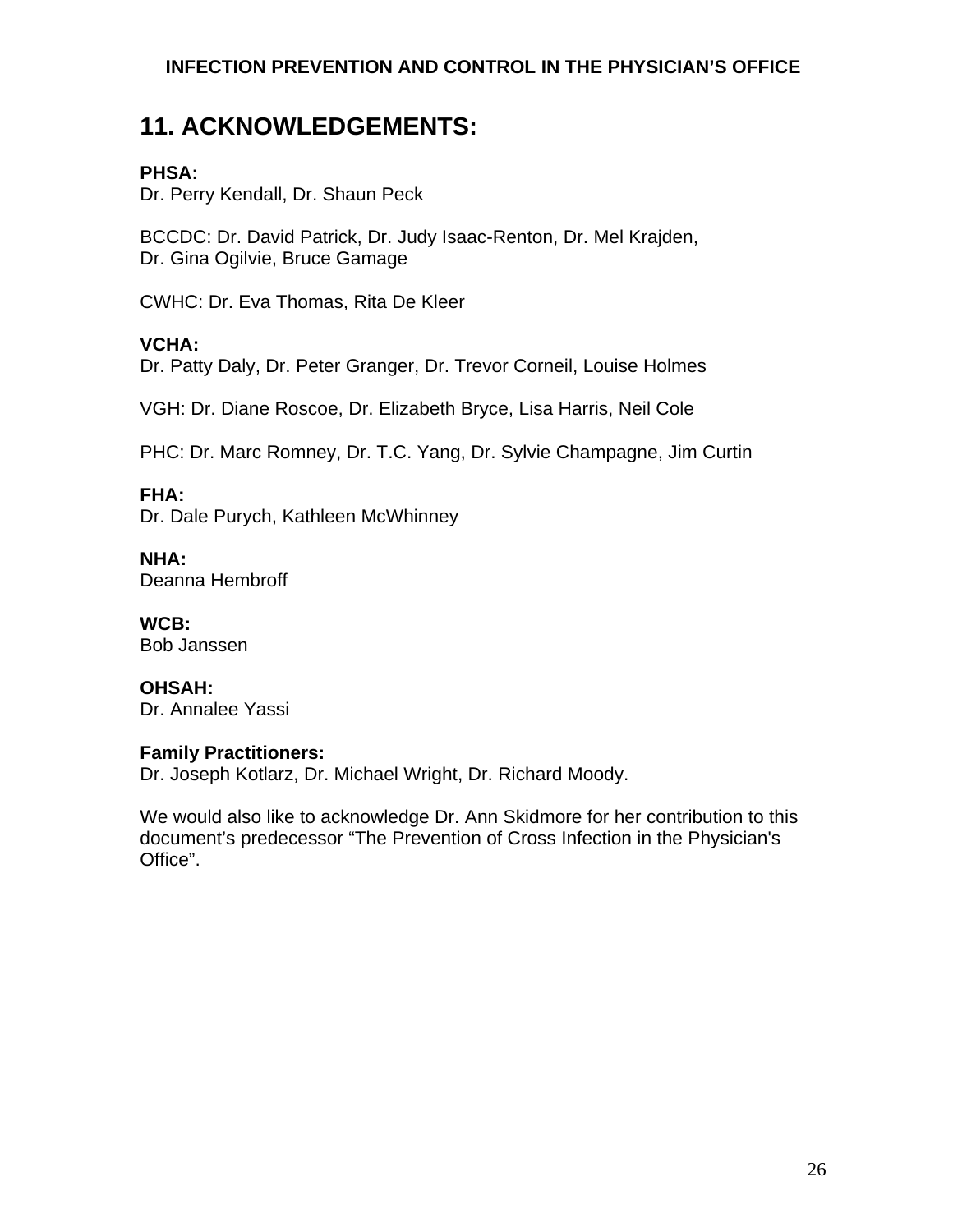# **12. REFERENCES**

- 1. Health Canada. Routine Practices and Additional Precautions for Preventing the Transmission of Infection in Health Care. CCDR 25S4. 1999
- 2. Boyce JM, Pittet D. Guideline for Hand Hygiene in Health-Care Settings: Recommendations of the Healthcare Infection Control Practices Advisory Committee and the HICPAC/SHEA/APIC/IDSA Hand Hygiene Task Force. ICHE 2002; 23 S12.
- 3. Health Canada. Handwashing, Cleaning, Disinfection and Sterilization in Health Care. CCDR. 24S8. 1998
- 4. Worker's Compensation Board of BC. Occupational Health and Safety Regulation. Amended October 1999.
- 5. Canadian Lung Association. Canadian Tuberculosis Standards. 5<sup>th</sup> Edition. 2000.
- 6. Canadian Standards Association. Special Requirements for HVAC Systems in Health Care Facilities. 2001
- 7. Communicable Disease Manual. Guidelines for the Control of Antibiotic Resistant Organisms. BC Centre for Disease Control.2001
- 8. Health Canada Preventing the Spread of VRE in Canada. Health Canada CCDR 23S8. 1997
- 9. Health Canada. Controlling Antibiotic Resistance. An Integrated Action Plan for Canadians. CCDR 23S7. 1997
- 10. Communicable Disease Manual. Tuberculosis Manual. BC Centre for Disease Control.1999
- 11. Ambramson JS et al. Infection Control in Physicians' Office. American Academy of Paediatrics. 2000
- 12. Matlow A et al. Infection Control in the Physician's Office. The College of Physicians and Surgeons of Ontario. 1999
- 13. Communicable Disease Manual. Blood and Body Fluid Exposure Management. BC Centre for Disease Control. 2003
- 14. Drummond D, Skidmore A. The Prevention of Cross Infection in the Physician's Office. College of Physicians and Surgeons of BC. CMAJ 1991; 145(8).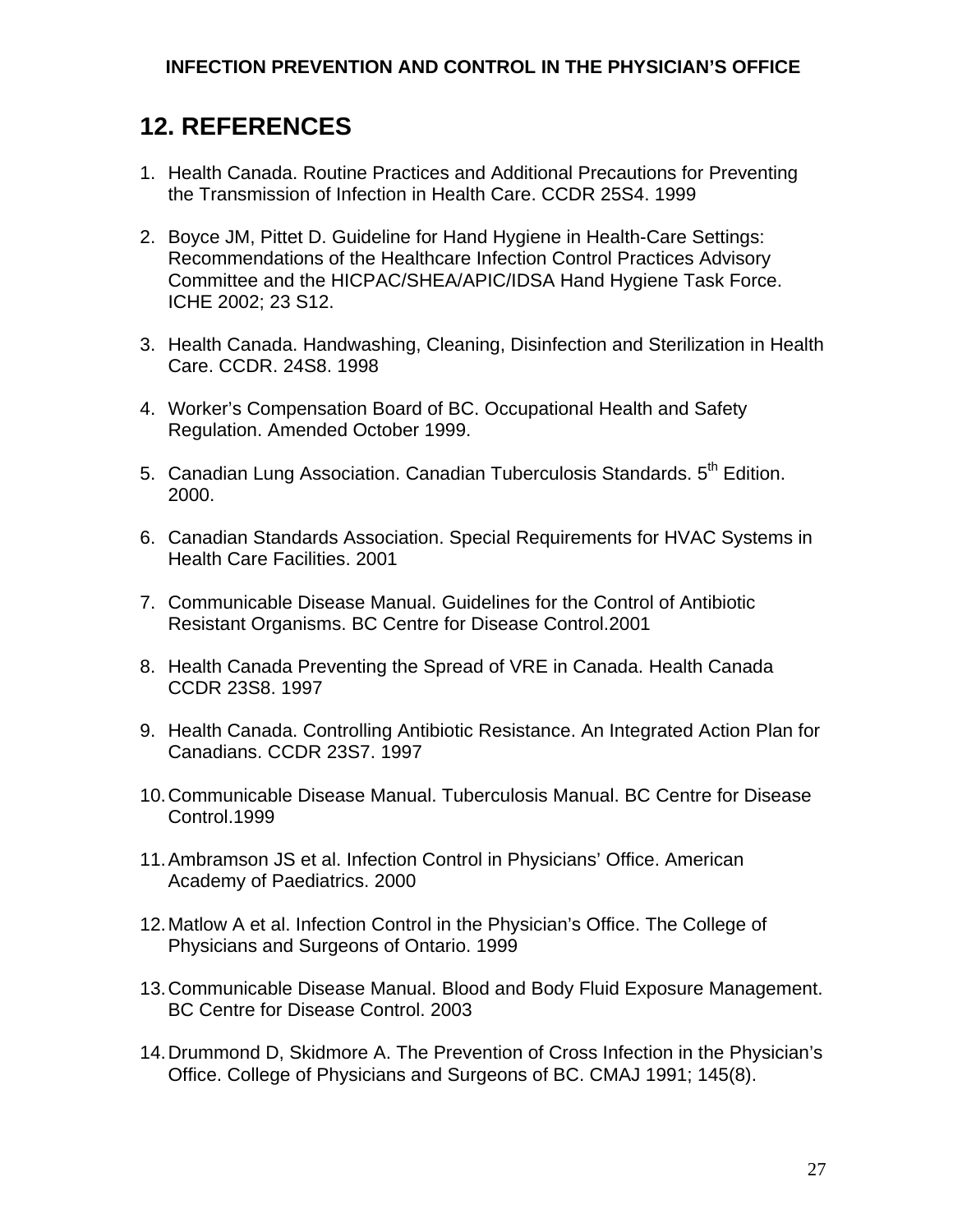### **APPENDIX 1**

### **Microorganism transmission routes and precautionary measures**

| <b>Transmission Route</b> | <b>Diseases</b>                   | <b>Precautions Required</b> |
|---------------------------|-----------------------------------|-----------------------------|
| Airborne                  | Pulmonary tuberculosis            | N95 particulate respirator* |
|                           | Disseminated zoster               | Eye Protection              |
|                           | Rubeola (measles)                 | Move to private exam room   |
|                           | Varicella (chickenpox)            | Close door                  |
|                           | Hemorrhagic fevers (Lassa,        | Hand cleaning               |
|                           | Ebola, Marburg)                   |                             |
|                           | Smallpox                          |                             |
| <b>Droplets</b>           | Diphtheria                        | Surgical mask               |
|                           | Influenza                         | Eye protection              |
|                           | Meningococcal meningitis          | Hand cleaning               |
|                           | <b>Mumps</b>                      |                             |
|                           | Pertussis                         |                             |
|                           | Rubella                           |                             |
|                           | Upper respiratory Infections**    |                             |
|                           | (Adenovirus, Parainfluenza,       |                             |
|                           | Rhinovirus, RSV)                  |                             |
|                           | Parvovirus B-19                   |                             |
|                           | <b>Pneumonic Plague</b>           |                             |
|                           | Invasive Grp. A Streptococcus     |                             |
| <b>Direct Contact</b>     | Infectious diarrhea ***           | Gloves                      |
|                           | (Campylobacter, E. coli, Giardia, | Fluid resistant gown        |
|                           | Rotavirus, Salmonella, Shigella,  | Hand cleaning               |
|                           | Yersinia)                         |                             |
|                           | C. difficile                      |                             |
|                           | Major burn wound infection        |                             |
|                           | Desquamation skin disorder        |                             |
|                           | Hepatitis A, E                    |                             |
|                           | <b>HSV ****</b>                   |                             |
|                           | <b>Scabies</b>                    |                             |
|                           | Varicella                         |                             |
|                           | Zoster                            |                             |
|                           | Viral respiratory infections(see  |                             |
|                           | above)                            |                             |
|                           | Hemorrhagic fevers                |                             |
|                           | Antibiotic Resistant Organisms    |                             |

\* Any staff member entering the room occupied by a patient suspected of having an airborne-transmitted infectious disease should at a minimum be wearing a fit-tested, NIOSH approved, N95 respirator.

- \*\* Until viral infection ruled out.<br>\*\*\* If patient incontinent and stoc
- \*\*\* If patient incontinent and stool cannot be contained in a diaper
- In neonatal or disseminated mucocutaneous.

Source: Health Canada. Routine Practices and Additional Precautions for Preventing the Transmission of Infection in Health Care. CCDR 25S4. 1999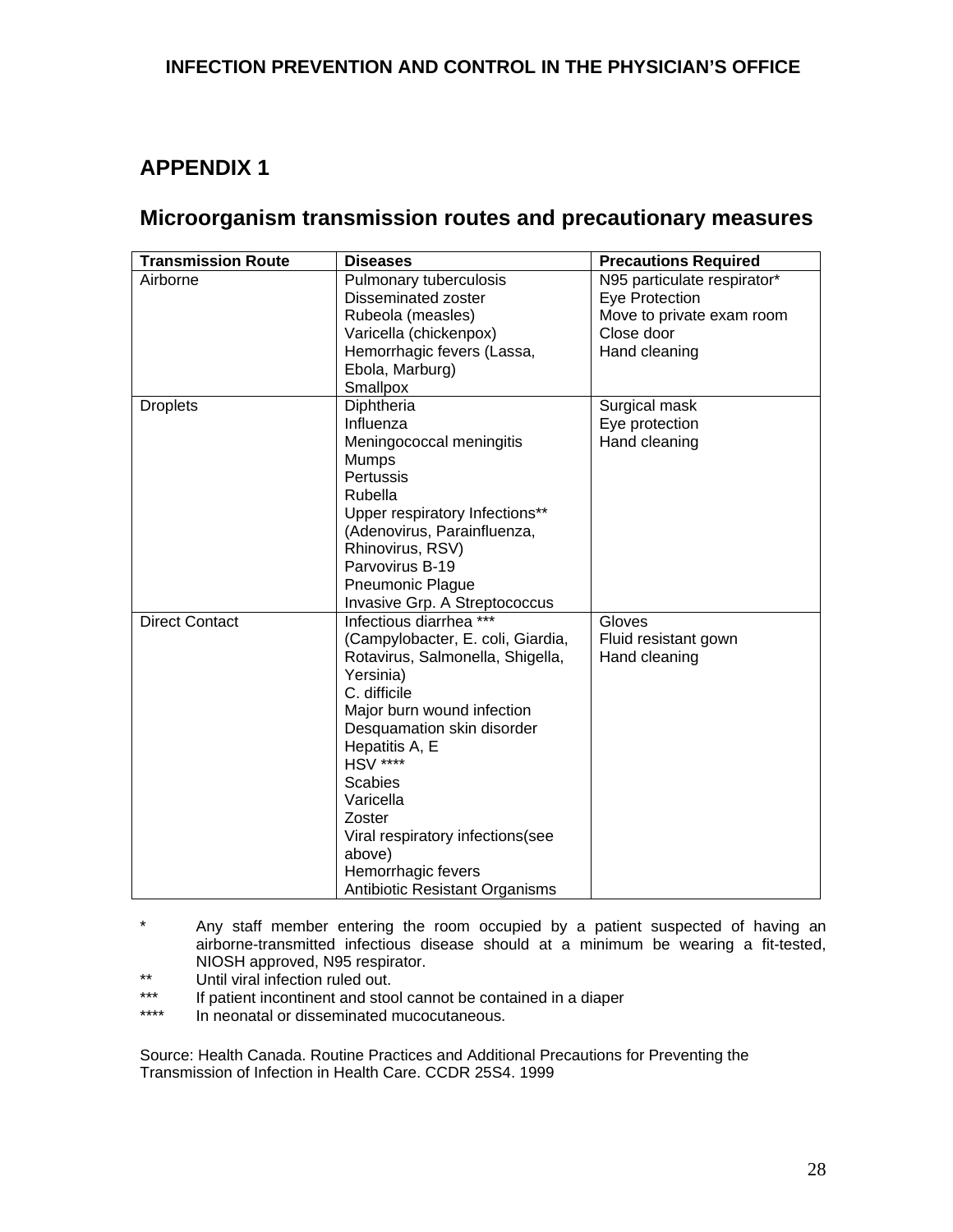### **APPENDIX 2**

### **SAMPLE TRIAGE QUESTIONNAIRE**

| Na<br>mnn.<br>. | 1000 |
|-----------------|------|
|                 |      |

Are you experiencing **any** of the following symptoms?

| 1. |                                                                                                              | <b>Yes</b> |
|----|--------------------------------------------------------------------------------------------------------------|------------|
| 2. |                                                                                                              | <b>Yes</b> |
| 3. | Severe headache (worse than usual)No                                                                         | Yes        |
| 4. |                                                                                                              | <b>Yes</b> |
| 5. | Shortness of breath (worse than is normal for                                                                | <b>Yes</b> |
| 6. | Feeling feverish or have had a fever in the last 24                                                          | Yes        |
| 7. | New rash associated with feverNo                                                                             | <b>Yes</b> |
| 8. | Have you recently travelled or been in contact with a sick<br>person that has travelled in the last 14 days? |            |
|    | No.                                                                                                          | <b>Yes</b> |

**If you answer "yes" to any of the above questions, please notify the receptionist. You may be placed in a private exam room and health care providers may wear a mask.**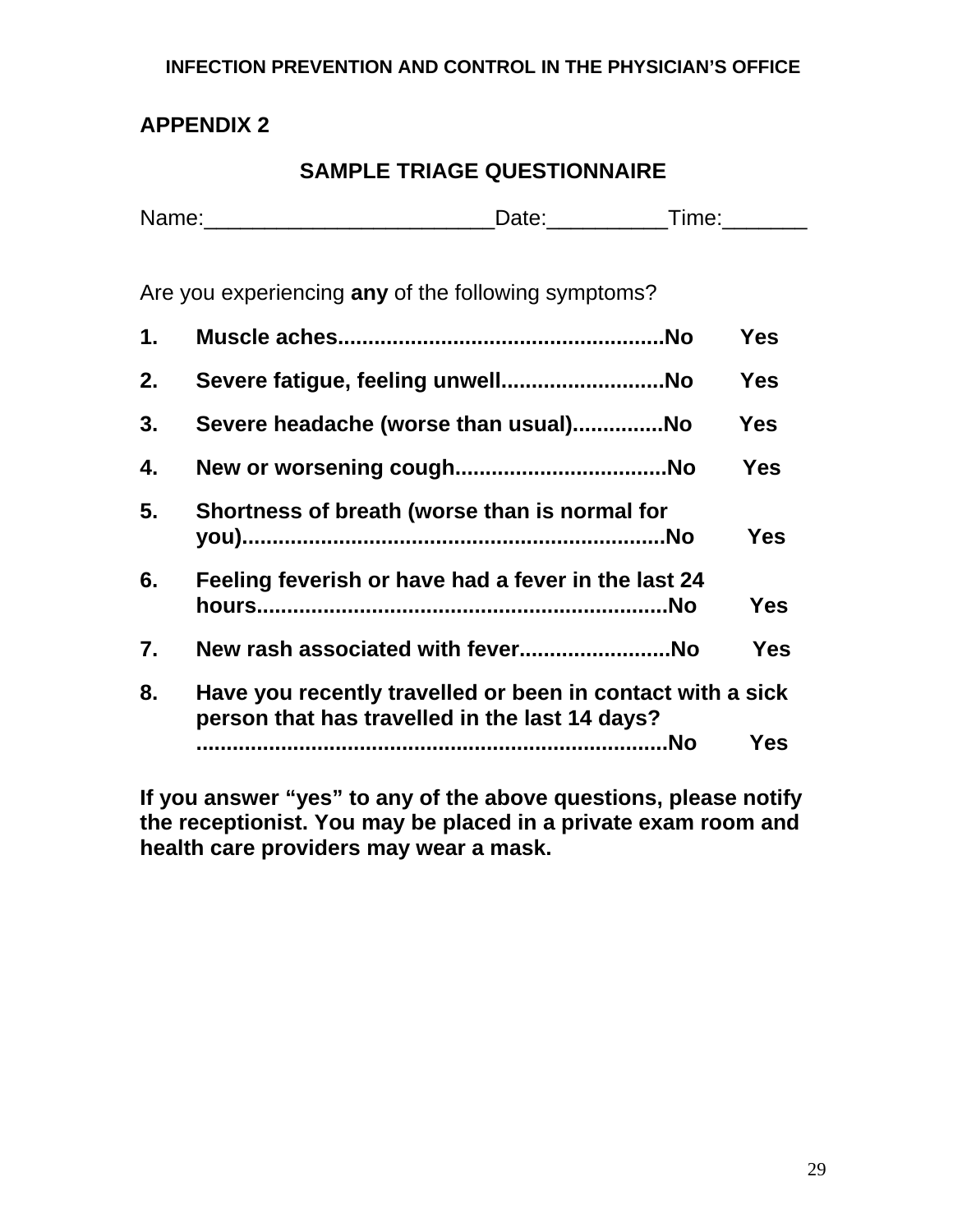### **APPENDIX 3**

### **Cleaning and Disinfection of Patient Care Equipment**

| <b>Equipment</b>                                                                                                                                                                                                                                        | <b>Level of Disinfection</b>                                | <b>Frequency</b>                                   |
|---------------------------------------------------------------------------------------------------------------------------------------------------------------------------------------------------------------------------------------------------------|-------------------------------------------------------------|----------------------------------------------------|
| Surgical instruments<br>Biopsy equipment<br>Acupuncture needles<br>All instruments used for foot<br>care                                                                                                                                                | Critical Items:<br>Clean and sterilize                      | Between each use                                   |
| Endoscopes<br>Laryngoscopes<br>Respiratory therapy equipment<br>Nasal specula<br>Tonometer foot plates<br>Ear syringe nozzles<br>Vaginal specula<br>Sonographic vaginal probes<br>Cervical caps<br>Breast pump accessories<br><b>Glass thermometers</b> | Semicritical items:<br>Clean and high-level<br>disinfection | Between each use                                   |
| <b>Environmental surfaces</b><br>contaminated with BBF<br>Bedpans, urinals<br>Stethoscopes<br>Blood pressure cuffs<br>Ear specula                                                                                                                       | Reusable equipment:<br>Clean and low-level<br>disinfection  | Between each use                                   |
| Horizontal surfaces (work<br>counters, baby scales, tables)<br>Walls, curtains, blinds<br><b>Floors</b><br>Carpets, upholstery<br><b>Toys</b><br><b>Toilets</b>                                                                                         | Low-level disinfection                                      | Thorough regular cleaning;<br>Cleaning when soiled |

Source: Health Canada. Handwashing, Cleaning, Disinfection and Sterilization in Health Care. CCDR. 24S8. 1998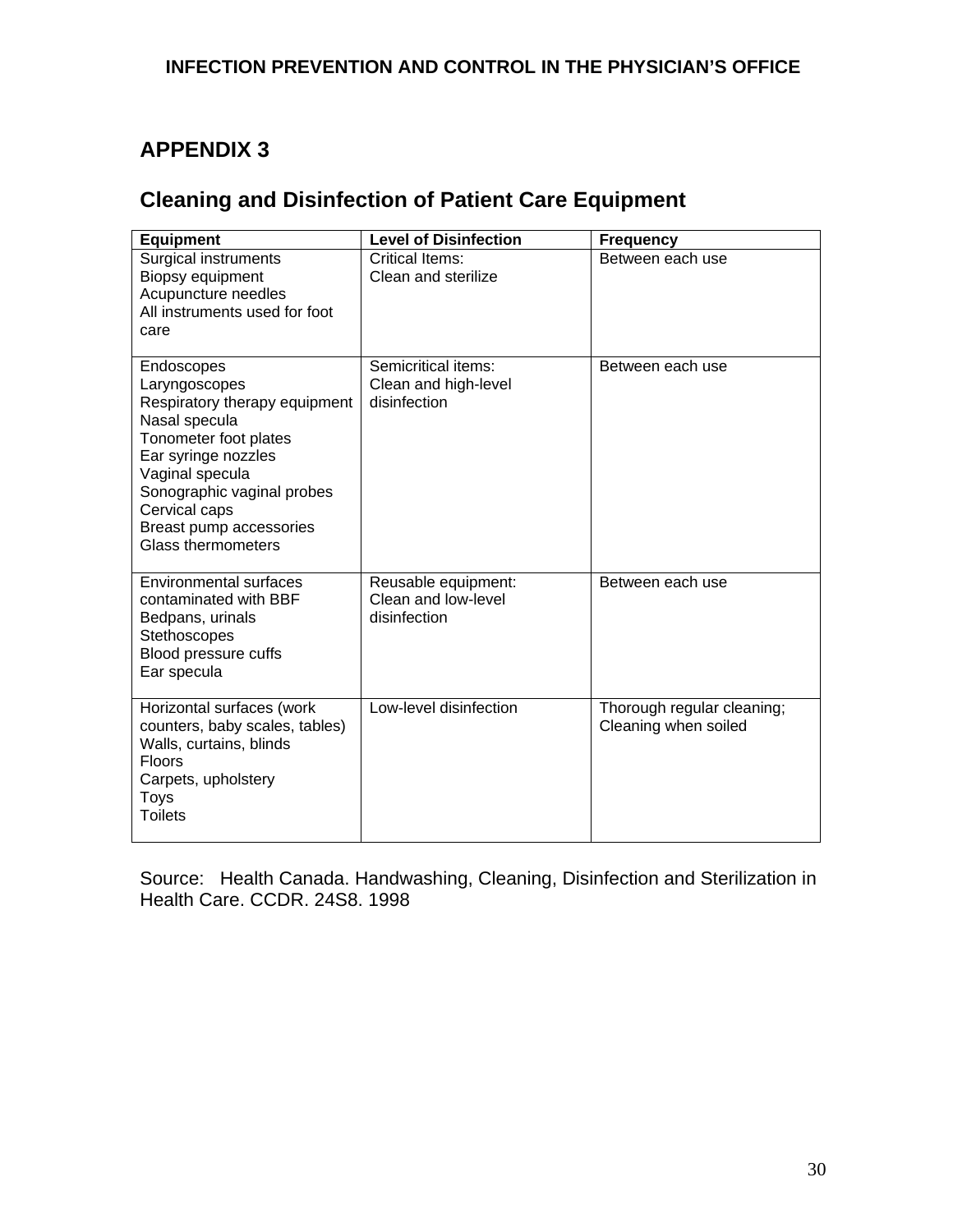### **APPENDIX 4**

### **Spaulding's Classification of Medical Equipment (modified)**

| <b>Instrument</b>                               | <b>Level of Disinfection</b>              |
|-------------------------------------------------|-------------------------------------------|
| Critical instruments or devices: any instrument | Sterilize                                 |
| that enters tissue (e.g. needles)               |                                           |
| Semicritical instruments or devices: contact    | Sterilize or high-level disinfection      |
| mucous membranes but do not enter tissue        |                                           |
| (e.g. laryngoscopes or specula)                 |                                           |
| Noncritical instruments or devices: instruments |                                           |
| that touch only intact skin                     | Detergent and water cleaning or low-level |
| (e.g. stethoscopes or blood pressure cuffs)     | disinfection                              |
|                                                 |                                           |
| Environmental surfaces: (e.g. knobs, handles,   | Soap and water or low-level disinfection  |
| carts, or table tops)                           |                                           |

Source: Drummond DC and Skidmore AG, CMAJ 1991; 145(8).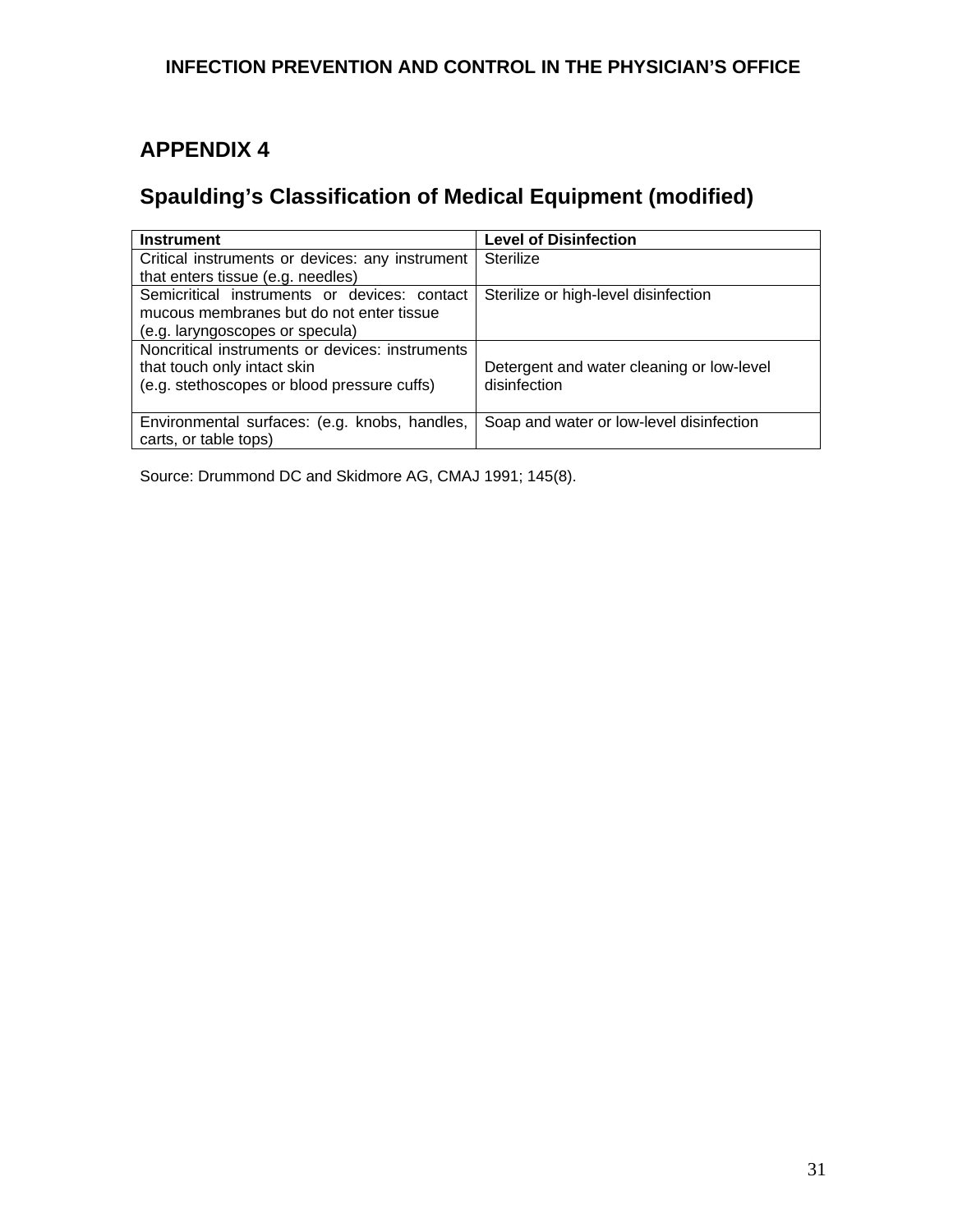### **APPENDIX 5**

### **Disinfectant Uses, Advantages and Disadvantages**

| Disinfectant/Use                                                                                                                                                                                                        | <b>Advantages</b>                                                                                                                                                 | <b>Disadvantages</b>                                                                                                                                                                                                                 |
|-------------------------------------------------------------------------------------------------------------------------------------------------------------------------------------------------------------------------|-------------------------------------------------------------------------------------------------------------------------------------------------------------------|--------------------------------------------------------------------------------------------------------------------------------------------------------------------------------------------------------------------------------------|
| <b>Alcohols</b><br>Intermediate level<br>disinfectant<br>Disinfect thermometers,<br>external surfaces of some<br>equipment                                                                                              | Fast acting<br>No residue<br>Non staining                                                                                                                         | Volatile<br>Evaporation may diminish<br>concentration<br>May harden rubber or cause<br>deterioration of glues<br>Intoxicating                                                                                                        |
| <b>Chlorine</b><br>Intermediate level<br>disinfectant<br>Disinfect environmental<br>surfaces (1:50 bleach)<br>Following blood spills;<br>(1:10 bleach) used to<br>decontaminate area<br>after blood has been<br>removed | Low cost<br>Fast acting<br>Readily available in non hospital<br>settings                                                                                          | Corrosive to metals<br>Inactivated by organic<br>material<br>Irritant to skin and mucous<br>membranes<br>Use in well-ventilated areas<br>Shelf life shortens when<br>diluted                                                         |
| Glutaraldehydes<br>2% formulations - high<br>level disinfection for heat<br>sensitive equipment                                                                                                                         | Noncorrosive to metal<br>Active in presence of organic<br>material<br>Compatible with lensed<br>instruments<br>Sterilization may be accomplished<br>in 6-10 hours | Extremely irritating and<br>toxic to skin and mucous<br>membranes<br>Shelf life shortens when<br>diluted<br>(effective for 14-30 days<br>depending on<br>formulation)<br>High cost<br>Monitor concentration in<br>reusable solutions |
| Hydrogen<br>peroxide<br>Low level disinfectant (3%)<br>High level disinfectant (6%)                                                                                                                                     | Strong oxidant<br>Fast acting<br>Breaks down into water and<br>oxygen                                                                                             | Can be corrosive to<br>aluminum, copper,<br>brass or zinc<br>Surface active with limited<br>ability to penetrate                                                                                                                     |
| <b>Phenolics</b><br>Low/intermediate level<br>disinfectants<br>Clean floors, walls and<br>furnishings                                                                                                                   | Leaves residual film on<br>environmental surfaces<br>Commercially available with<br>added detergents to provide one-<br>step cleaning and disinfecting            | Do not use in nurseries<br>Not recommended for use<br>on food contact surfaces<br>May be absorbed through<br>skin or by rubber<br>Some synthetic flooring<br>may become sticky with<br>repetitive use                                |
| Quaternary<br>ammonium<br>compounds<br>Low level disinfectant<br>Clean floors, walls and<br>furnishings                                                                                                                 | Generally non- irritating to<br>hands<br>Usually have detergent<br>properties                                                                                     | DO NOT use to disinfect<br>instruments<br>Non-corrosive<br>Limited use as disinfectant<br>because of narrow<br>microbiocidal spectrum                                                                                                |

Source: Handwashing, Cleaning, Disinfection and Sterilization in Health Care. CCDR 24S8, December 1998: Health Canada.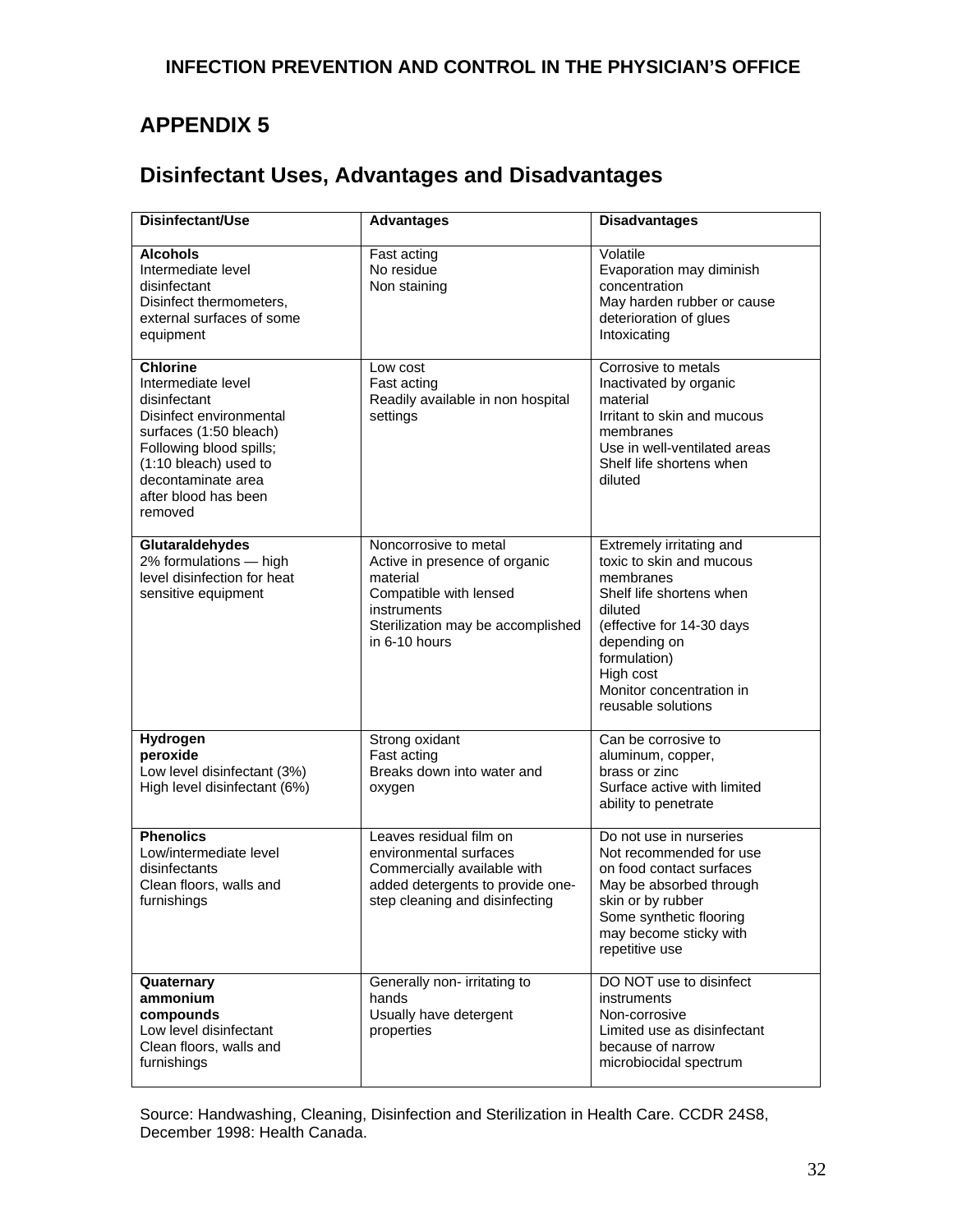### **APPENDIX 6**

### **Work Restriction Policies for Health Care Providers**

| <b>Infection</b>                    | <b>Restriction</b>                | <b>Length of Restriction</b>       |
|-------------------------------------|-----------------------------------|------------------------------------|
| Conjunctivitis                      | Restrict from direct patient      | Until discharge resolved           |
|                                     | care                              |                                    |
| Gastroenteritis                     | Restrict from direct patient      | Until symptoms resolve or          |
|                                     | care and food preparation         | person is<br>deemed<br>non-        |
|                                     |                                   | contagious                         |
| <b>Hepatitis A</b>                  | Restrict from direct patient      | Until 1 wk after onset of          |
|                                     | care and food preparation         | jaundice                           |
| <b>Hepatitis B</b>                  | None*                             |                                    |
| <b>Hepatitis C</b>                  | None*                             |                                    |
| Herpes simplex, orofacial           | Restrict from direct care of      | Until lesions dry                  |
|                                     | newborn infants                   |                                    |
| <b>HIV</b>                          | None*                             |                                    |
| respiratory<br>Viral<br>infections, | Restrict from direct patient      | Until 5 d after symptom onset      |
| acute febrile (e.g.<br>Influenza,   | care                              | or acute symptoms resolve          |
| RSV)                                |                                   | whichever is sooner                |
| <b>Measles</b>                      | Exclude from office               | Until 7 d after onset of rash      |
| Mumps                               | Exclude from office               | Until 9 d after onset of parotitis |
| Pediculosis                         | Restrict from direct patient      | Until treated                      |
|                                     | contact                           |                                    |
| Pertussis                           | Exclude from office               | Until treated for 5 d              |
| Rubella                             | Exclude from office               | Until 5 d after onset of rash      |
| Staphylococcal skin infection       | Restrict from direct patient      | Until treated for 24 h             |
|                                     | care                              |                                    |
| Streptococcal infection, group      | Restrict from direct patient      | Until treated for 24 h             |
| A                                   | care                              |                                    |
| Tuberculosis, active                | Exclude from office               | Until proven noninfectious         |
| Varicella                           | Exclude from office               | Until lesions crusted              |
| Zoster                              | If covered, restrict from care of |                                    |
|                                     | immunocomprimized patients        |                                    |
|                                     | If cannot be covered, restrict    | Until lesions crusted              |
|                                     | from patient care                 |                                    |

 \*Health care providers with these infections should avoid performing procedures considered to be at risk for transmission of blood from provider to patient.

Source: Boylyard EA, Tablan OC, Williams WW, Pearson ML, Shapiro CN, Deitchman SD and the Hospital Infection Control Practices Committee. Guideline for infection control in health care personnel, 1998. ICHE. 1998; 19; 410-446.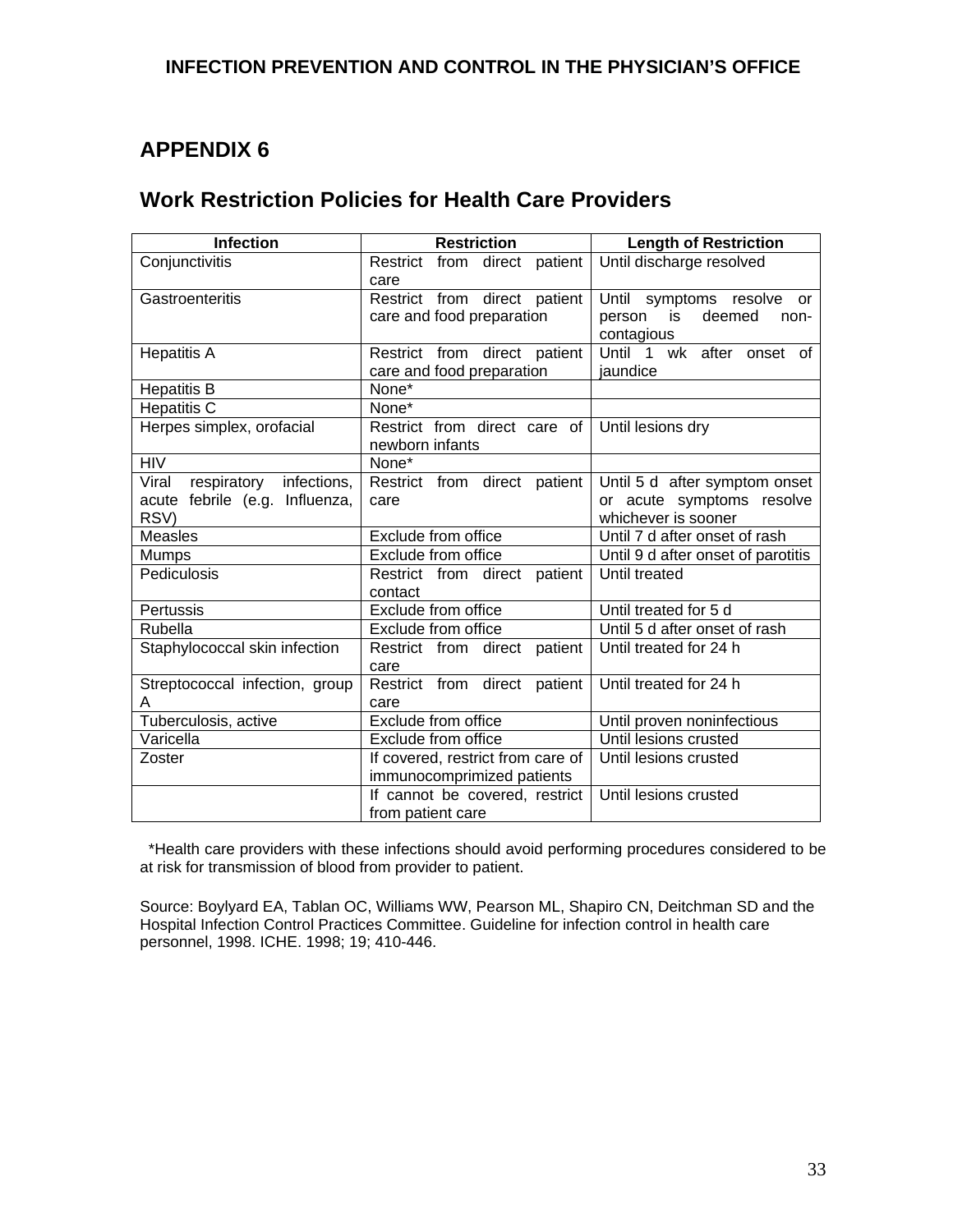## **APPENDIX 7**

### **Recommended Immunizations for Health Care Providers**

| <b>Vaccine</b>                 | <b>Indication</b>                                                                                                                                                                                                                                                                                                                                                                                                                                                                                                                                                                                                                                                                                                                                             |
|--------------------------------|---------------------------------------------------------------------------------------------------------------------------------------------------------------------------------------------------------------------------------------------------------------------------------------------------------------------------------------------------------------------------------------------------------------------------------------------------------------------------------------------------------------------------------------------------------------------------------------------------------------------------------------------------------------------------------------------------------------------------------------------------------------|
| Measles-mumps-rubella vaccine  | All health care providers born after 1957 should<br>have received 2 doses of vaccine, unless the<br>person has had natural measles. Note that it is<br>very difficult to diagnose rubella. Office staff<br>members often have contact with pregnant<br>women; thus, it is optimal to ensure that all<br>health care providers are immune to rubella.<br>Some experts recommend serologic screening<br>for all employees to ensure immunity to<br>measles and rubella.                                                                                                                                                                                                                                                                                         |
| Polio                          | Most health care providers will have been<br>immunized as children. This should be<br>documented in employee records. If an<br>employee has not been immunized, the person<br>should receive inactivated poliovirus vaccine<br>(series of 3 doses, at least 1 month between<br>the first 2 doses and 4 months between the<br>second and third doses).                                                                                                                                                                                                                                                                                                                                                                                                         |
| Hepatitis B vaccine            | Hepatitis B vaccine should be offered free of<br>charge and strongly recommended for any<br>health care provider who might come in contact<br>with blood. If the employee refuses vaccination<br>or has a medical contraindication to hepatitis<br>vaccine, this should be documented in the<br>employee's file.                                                                                                                                                                                                                                                                                                                                                                                                                                              |
| Varicella-zoster vaccine       | All health care providers should be questioned<br>about a history of varicella. Those employees<br>with a negative or unknown history of disease<br>who have not previously received vaccine<br>should have a varicella antibody test<br>performed. All employees with no history of<br>disease or vaccination and who lack detectable<br>varicella antibody should be offered varicella<br>vaccine. Alternatively, vaccine can be offered<br>to all employees with no history of infection.<br>Adults require 2 doses of varicella vaccine<br>each dose separated by a minimum of 4<br>weeks. If the employee has a medical<br>contraindication to varicella vaccine or refuses<br>vaccination, this information should be placed<br>in the employee's file. |
| Influenza vaccine              | Vaccine use should be promoted and offered<br>free of charge yearly to all health care<br>providers                                                                                                                                                                                                                                                                                                                                                                                                                                                                                                                                                                                                                                                           |
| Diphtheria and tetanus vaccine | Diphtheria and tetanus immunization is<br>recommended every 10 years                                                                                                                                                                                                                                                                                                                                                                                                                                                                                                                                                                                                                                                                                          |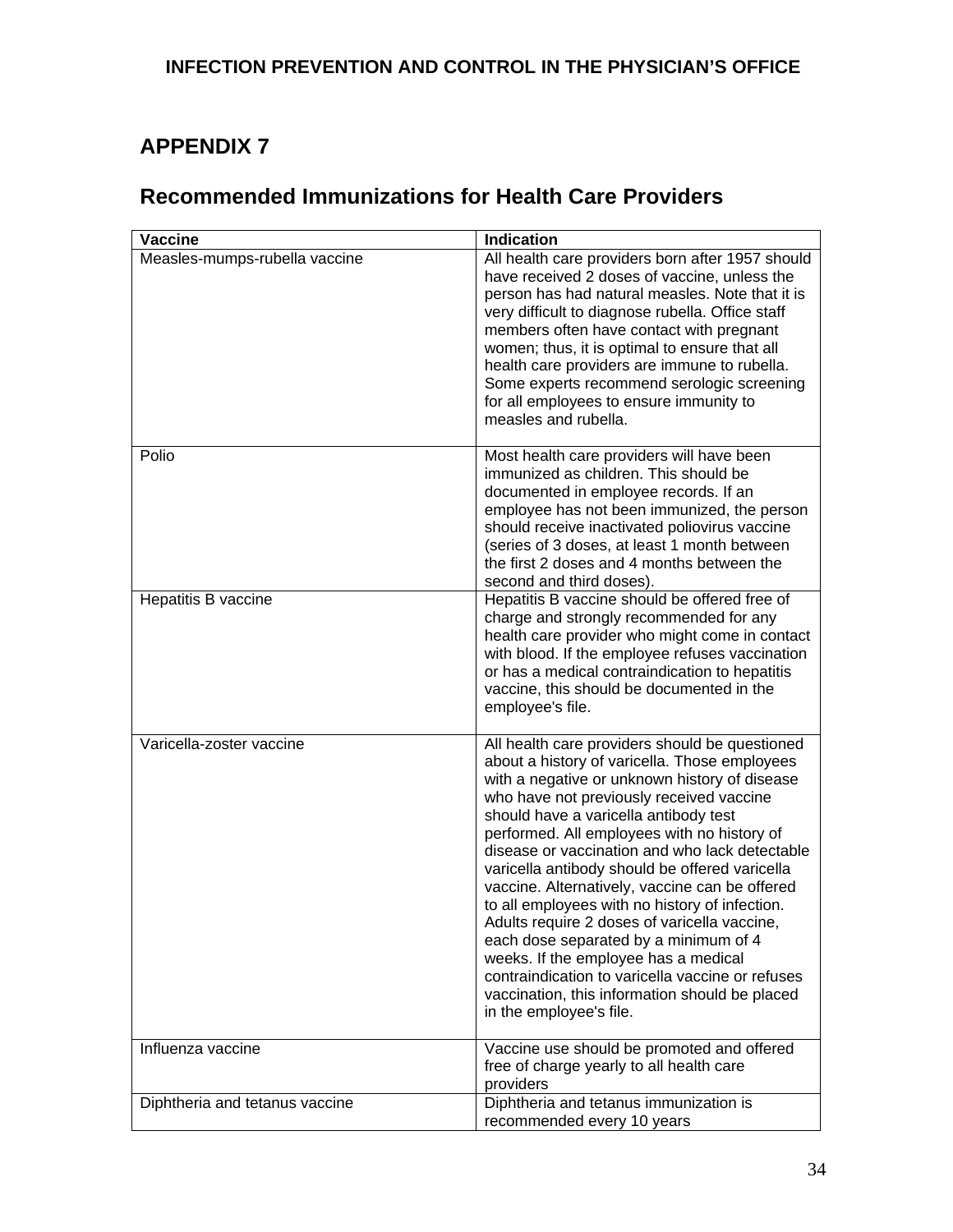| Pneumococcal Vaccine | This vaccine is recommended for adults and<br>children at risk for serious disease due to the<br>pneumococcus. All adults older than 65 years<br>and persons with splenic dysfunction or<br>absence, spinal fluid leaks, nephrotic<br>syndrome, chronic cardiorespiratory disease,<br>cirrhosis, alcoholism, chronic renal disease,<br>diabetes mellitus, HIV infection, and other<br>conditions associated with immunosuppression<br>should be immunized. |
|----------------------|------------------------------------------------------------------------------------------------------------------------------------------------------------------------------------------------------------------------------------------------------------------------------------------------------------------------------------------------------------------------------------------------------------------------------------------------------------|

Source: CDC. Immunization of health care workers: recommendations of ACIP and HICPAC. MMWR 1997; 46 (RR-18): 1-42.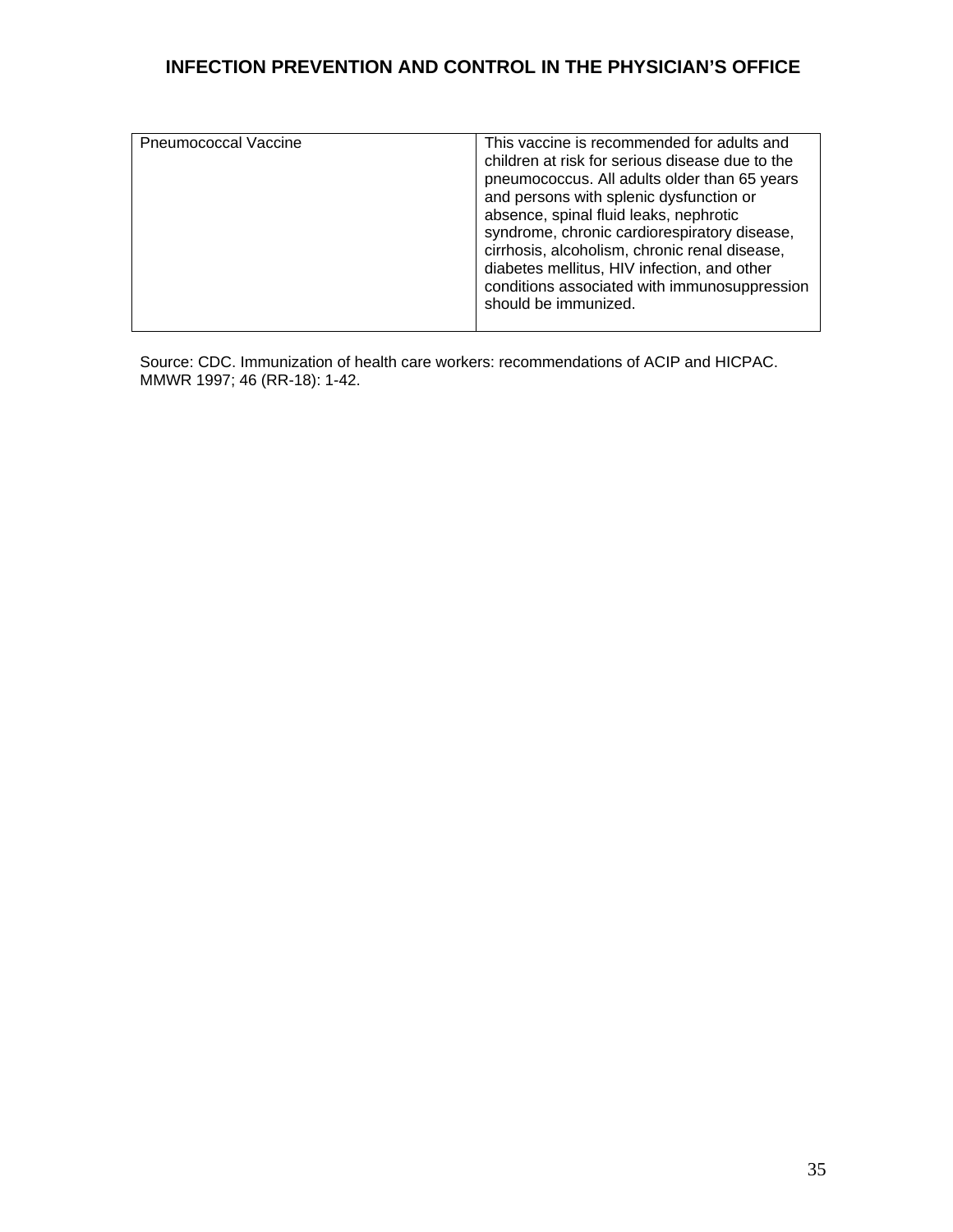### **APPENDIX 8**

### **Blood and Body Fluid Exposure Protocol**

#### **Cleanse:**

Mucous membrane or eye: Rinse well with water and/or normal saline.

Skin: Wash well with soap and water.

DO NOT promote bleeding of percutaneous injuries by cutting, scratching, squeezing, or puncturing the skin.

Do not apply bleach to the wound or soak the wound in bleach.

#### **Triage:**

If percutaneous, permucosal, or non-intact skin exposure has occurred, the exposed person should **go to the local hospital Emergency Department as soon as possible.** 

If antiretroviral therapy is indicated for possible HIV exposure, it should be administered **as soon as possible after exposure, preferably within 2 hours.**

Hepatitis B vaccine and hepatitis B immune globulin (HBIG) are known to be effective in reducing the risk of transmission of hepatitis B if given **as soon as possible** after exposure, preferably within 48 hours.

Detailed risk assessment and management of potential exposure to **ALL** pathogens (HIV, Hepatitis B&C) can take place in the Emergency Department or other health facility supplied with antiretroviral starter kits by the **BC Centre for Excellence in HIV/AIDS (1-800-665- 7677).** 

#### **Assess the Risk:**

The following body substances have **not** been implicated in the transmission of HIV, Hepatitis B (HBV) or Hepatitis C (HCV) unless they contain visible blood: faeces, nasal secretions, sputum, sweat, tears, urine, and vomitus. The risk for transmission of Hepatitis B or C and HIV infection from these substances is extremely low.

Determine if there was a percutaneous, permucosal, or non-intact skin exposure to a potentially infectious body fluid posing a risk for HIV, HBV, or HCV transmission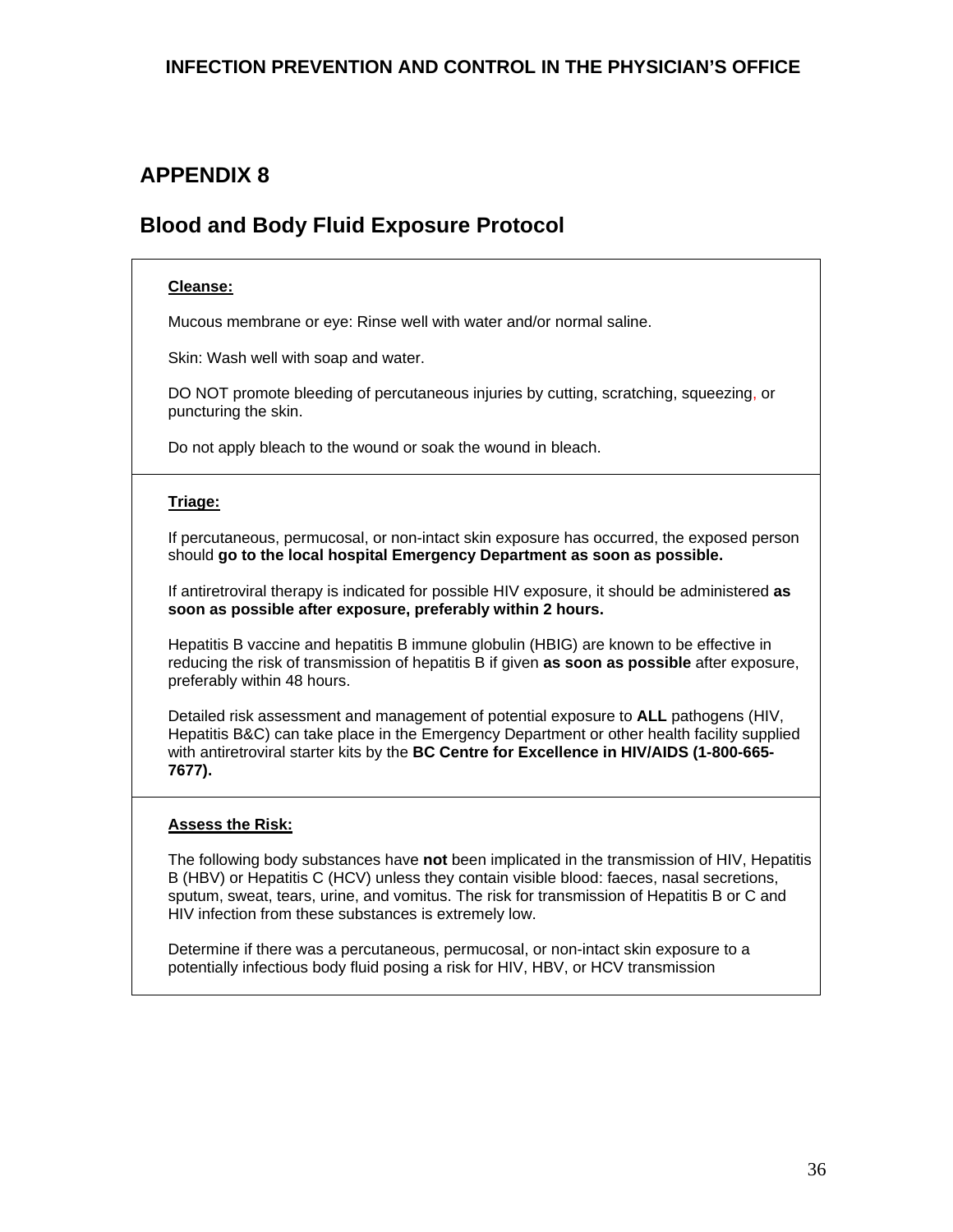#### **Assess the risk of transmission from the source:**

Determine if the source of the blood or body fluid is known. If the source person is known, obtain their consent for testing for anti-HIV, anti-HCV, HBsAg, anti-HBs, and anti-HBc.

The appropriate pre and post-test counseling should be done for each test. Obtaining informed consent from the source is an integral part of all post-exposure testing procedures, as is maintaining confidentiality of all information.

When the source is unknown, each individual exposure should be carefully evaluated for the risk of each specific pathogen in the source in that community and in that particular setting.

High-risk settings include needle-exchange program sites, acute care, drug and alcohol treatment clinics, and communities known to have a higher incidence of HIV, HBV, and HCV.

Except for exposures in a high-risk setting, HIV prophylaxis will not be given for an unknown source.

#### **Documentation:**

If it is an occupational exposure, follow Worker's Compensation Board (WCB) guidelines for injury reporting. This must not delay emergency assessment and management.

Source**:** Communicable Disease Manual. Blood and Body Fluid Exposure Management. BC Centre for Disease Control. 2003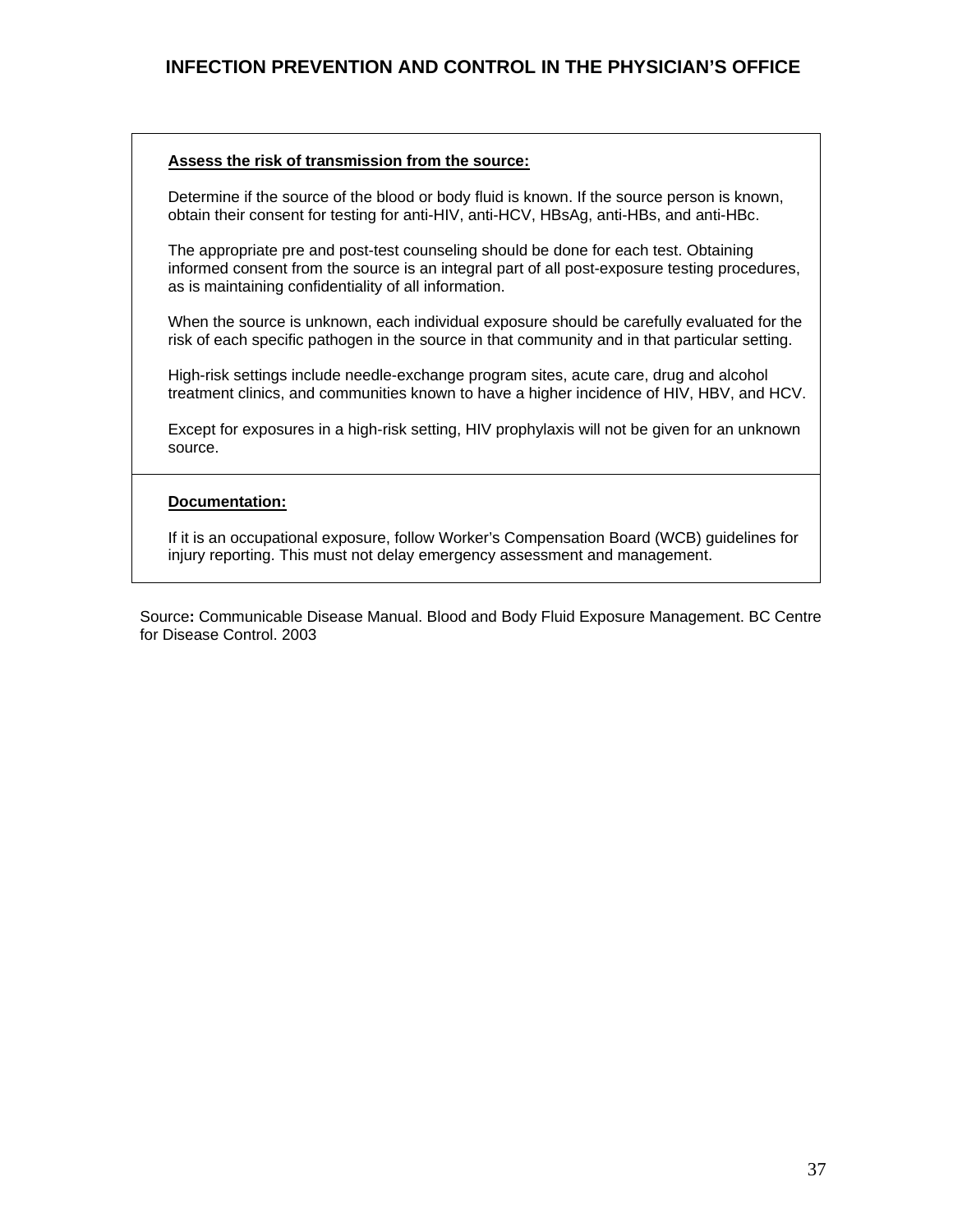### **APPENDIX 9**

#### **Resources**

- 1) Blood and Body Fluid Exposure Management. BC Centre for Disease Control. 2003<http://www.bccdc.org/content.php?item=83>
- 2) Handwashing, Cleaning, Disinfection and Sterilization in Health Care http://www.hc-sc.gc.ca/pphb-dgspsp/dpg\_e.html#infection
- 3) Routine Practices and Additional Precautions for Preventing the Transmission of Infection in Health Care http://www.hc-sc.gc.ca/pphbdgspsp/dpg\_e.html#infection
- 4) Guidelines for the Control of Antibiotic Resistant Organisms. <http://www.bccdc.org/content.php?item=83>
- 5) Worker's Compensation Board of BC. Occupational Health and Safety Regulation http://www.worksafebc.com/publications/policies\_and\_regulations/Preve ntion\_Manual/Assets/PDF/prevmnl.pdf
- 6) TB Control Manual http://www.bccdc.org/content.php?item=128
- 7) Infection Control Guidance in a Non-Outbreak Setting, (In the Absence of SARS) When an Individual Presents to a Health Care Institution With a Respiratory Infection. [http://www.hc-sc.gc.ca/pphb-dgspsp/sars-sras/pdf/sars-icg](http://www.hc-sc.gc.ca/pphb-dgspsp/sars-sras/pdf/sars-icg-nonoutbreak_e.pdf)[nonoutbreak\\_e.pdf](http://www.hc-sc.gc.ca/pphb-dgspsp/sars-sras/pdf/sars-icg-nonoutbreak_e.pdf)
- 8) Infection Control Guidance if there is a SARS Outbreak Anywhere in the World, When an Individual Presents to a Health Care Institution with a Respiratory Infection. [http://www.hc-sc.gc.ca/pphb-dgspsp/sars-sras/pdf/sars-icg](http://www.hc-sc.gc.ca/pphb-dgspsp/sars-sras/pdf/sars-icg-outbreakworld_e.pdf)[outbreakworld\\_e.pdf](http://www.hc-sc.gc.ca/pphb-dgspsp/sars-sras/pdf/sars-icg-outbreakworld_e.pdf)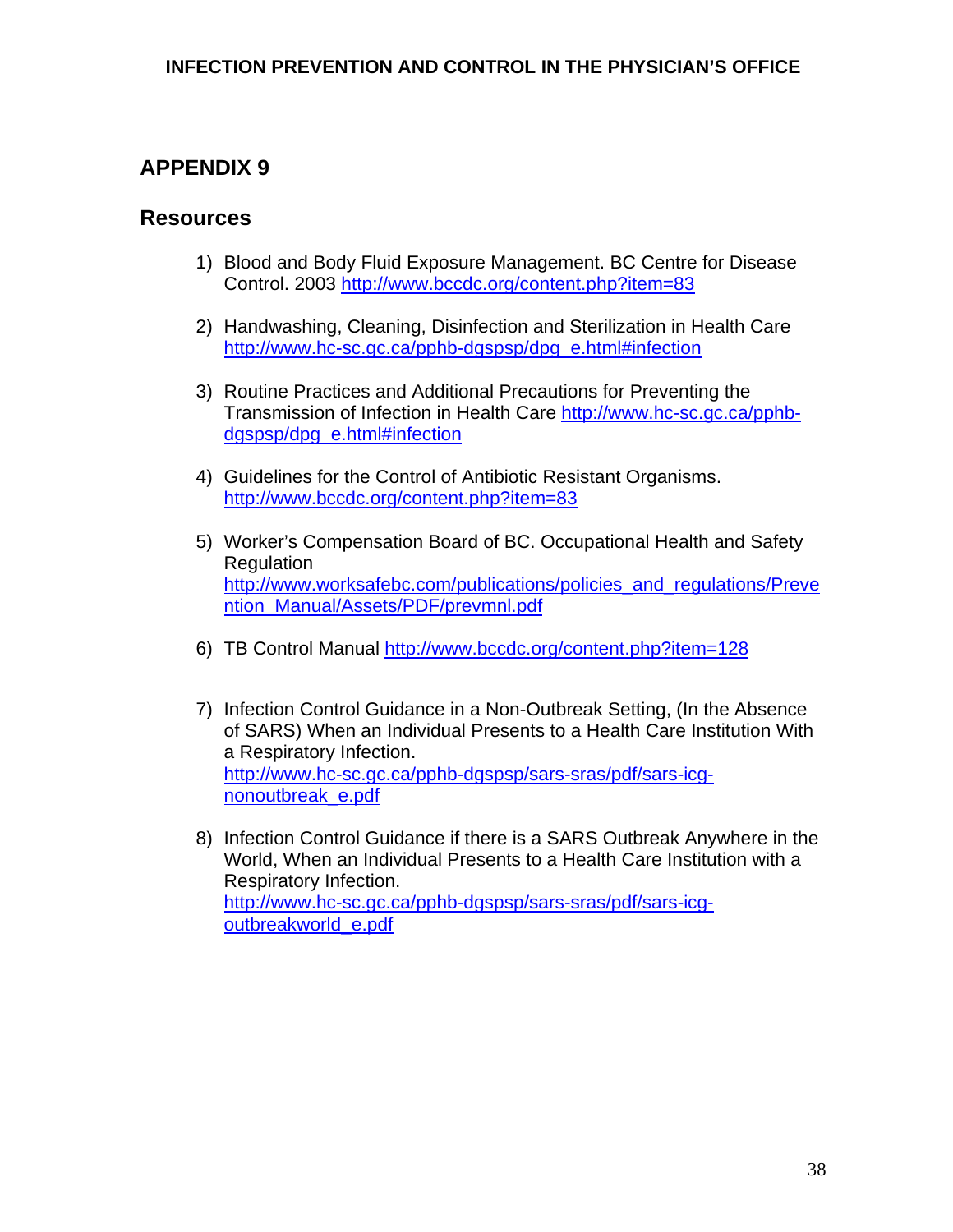### **APPENDIX 10**

#### **Glossary of Terms**

**Antibiotic Resistant Organism**: A microorganism that has developed resistance to several antibiotics and is clinically or epidemiologically significant.

**Antiseptics:** Chemicals that kill microorganisms on skin or mucous membranes. Antiseptics should not be used in housekeeping.

**Biomedical waste:** Waste that is generated by human or animal health care facilities, medical or veterinary settings, health care teaching establishments, laboratories, and facilities involved in the production of vaccines.

**Barrier Techniques:** Use of single rooms, gloves, masks, or gowns in health care settings to prevent transmission of microorganisms.

**Carrier:** An individual who is found to be persistently colonized (culture-positive) for a particular organism, at one or more body sites, but has no signs or symptoms of infection.

**Cleaning:** The physical removal of foreign material, e.g., dust, soil, organic material such as blood, secretions, excretions and microorganisms. Cleaning physically removes rather than kills microorganisms.

**Colonization:** Presence of microorganisms in or on an individual with no signs or symptoms of infection.

**Communicable:** Capable of being transmitted from one person to another; synonymous with "infectious" and "contagious".

**Contamination:** The presence of microorganisms on inanimate objects (e.g. clothing, surgical instruments) or microorganisms on body surfaces such as hands, or in substances (e.g. water, food).

**Critical items:** Instruments and devices that enter sterile tissues, including the vascular system.

**Decontamination:** The removal of disease-producing microorganisms to leave an item safe for further handling.

**Disease:** Clinical expression of infection; signs and/or symptoms are produced.

**Disinfection:** The inactivation of disease-producing microorganisms. Disinfection does not destroy bacterial spores.

**Hand antisepsis:** A process for the removal or destruction microorganisms on hands.

**Health care provider:** Any person working in medical setting including physicians, nurses, allied health care professionals, clerical and support staff.